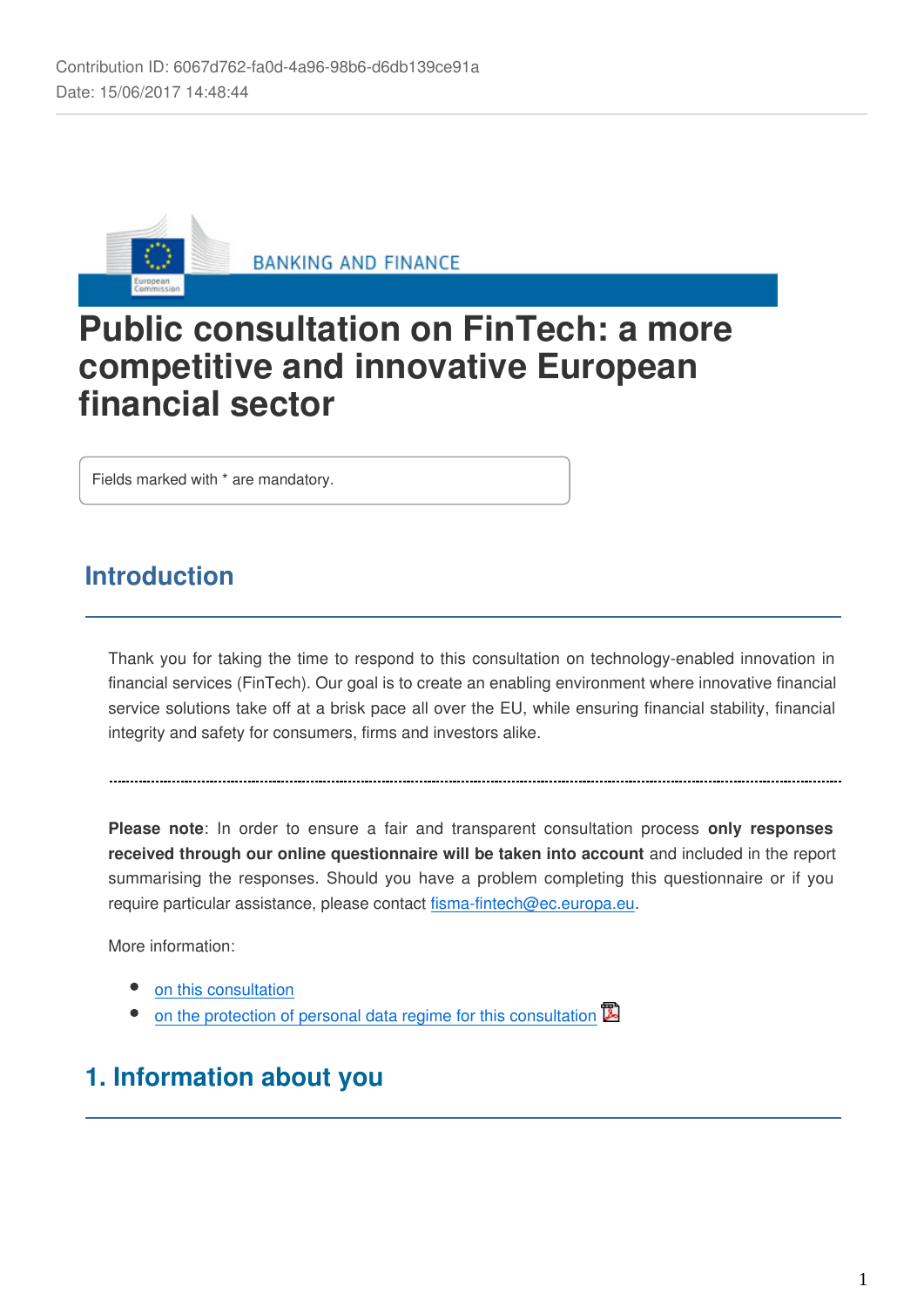**\***Are you replying as:

- $\bullet$  a private individual
- $\circledcirc$  an organisation or a company
- a public authority or an international organisation

#### **\***Name of the public authority:

```
Finnish Financial Supervisory Authority (Fin-FSA)
```
#### Contact email address:

**The information you provide here is for administrative purposes only and will not be published**

#### **\***Type of public authority

- **O** International or European organisation
- Regional or local authority
- **Government or Ministry**
- **O** Regulatory authority, Supervisory authority or Central bank
- $\circledcirc$  Other public authority

#### **\***Where are you based and/or where do you carry out your activity?

Finland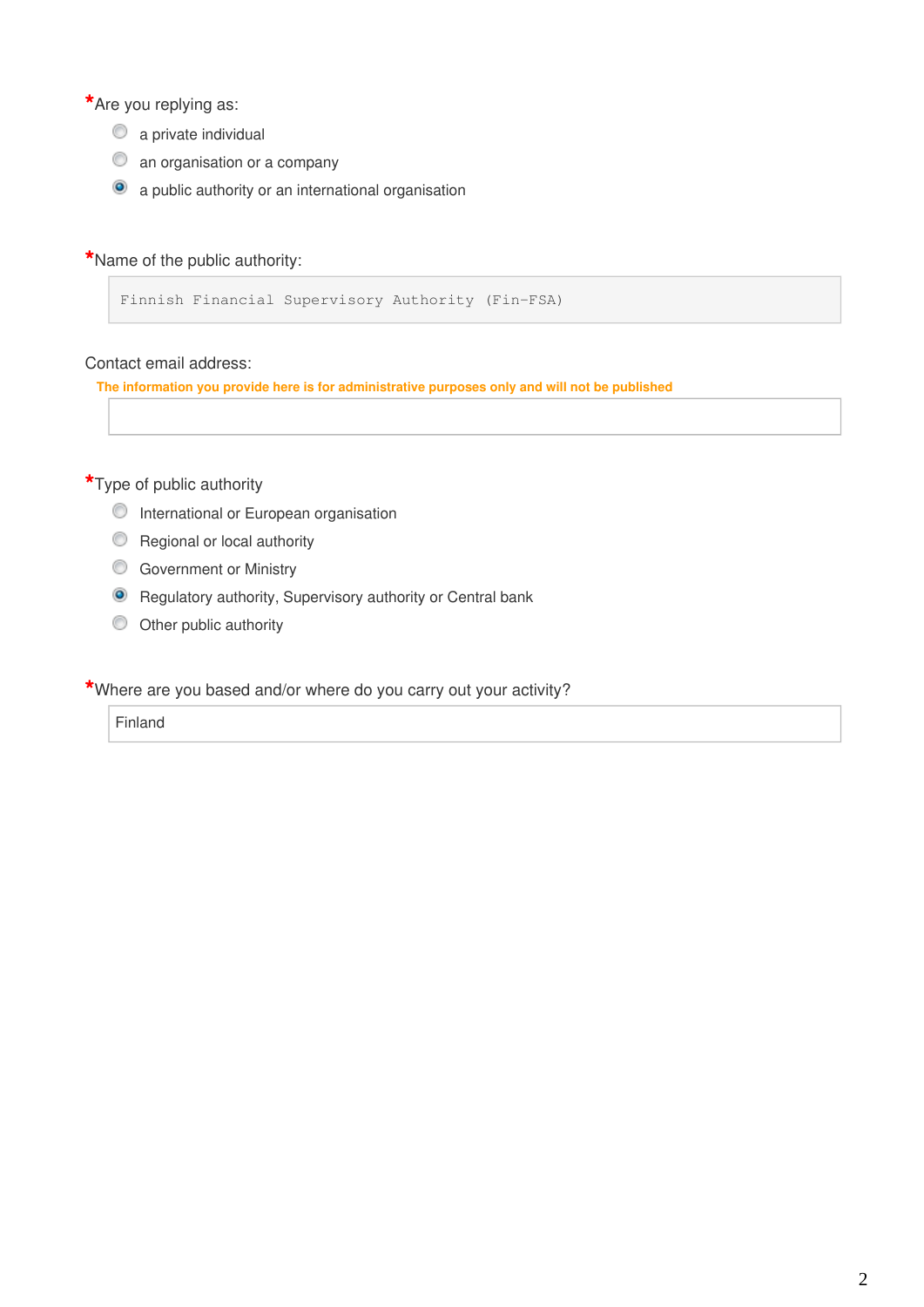**\***Field of activity or sector (*if applicable*):

- *at least 1 choice(s)*
	- Accounting
	- **Asset management**
	- **Auditing**
	- $\Box$  Banking
	- **Brokerage**
	- Credit rating agency
	- Crowdfunding
	- Financial market infrastructure (e.g. CCP, CSD, stock exchange)
	- $\Box$  Insurance
	- $\Box$  Investment advice
	- **Payment service**
	- $\Box$  Pension provision
	- $\blacksquare$  Regulator
	- Social entrepreneurship
	- Social media
	- **V** Supervisor
	- **Technology provider**
	- $\Box$  Trading platform
	- **Other**
	- Not applicable



**\***Contributions received are intended for publication on the Commission's website. Do you agree to your contribution being published?

([see specific privacy statement](https://ec.europa.eu/info/sites/info/files/2017-fintech-specific-privacy-statement_en.pdf)  $\mathbb{Z}$ )

- Yes, I agree to my response being published under the name I indicate (*name of your organisation /company/public authority or your name if your reply as an individual*)
- $\bullet$  No, I do not want my response to be published

# **2. Your opinion**

**1. Fostering access to financial services for consumers and businesses**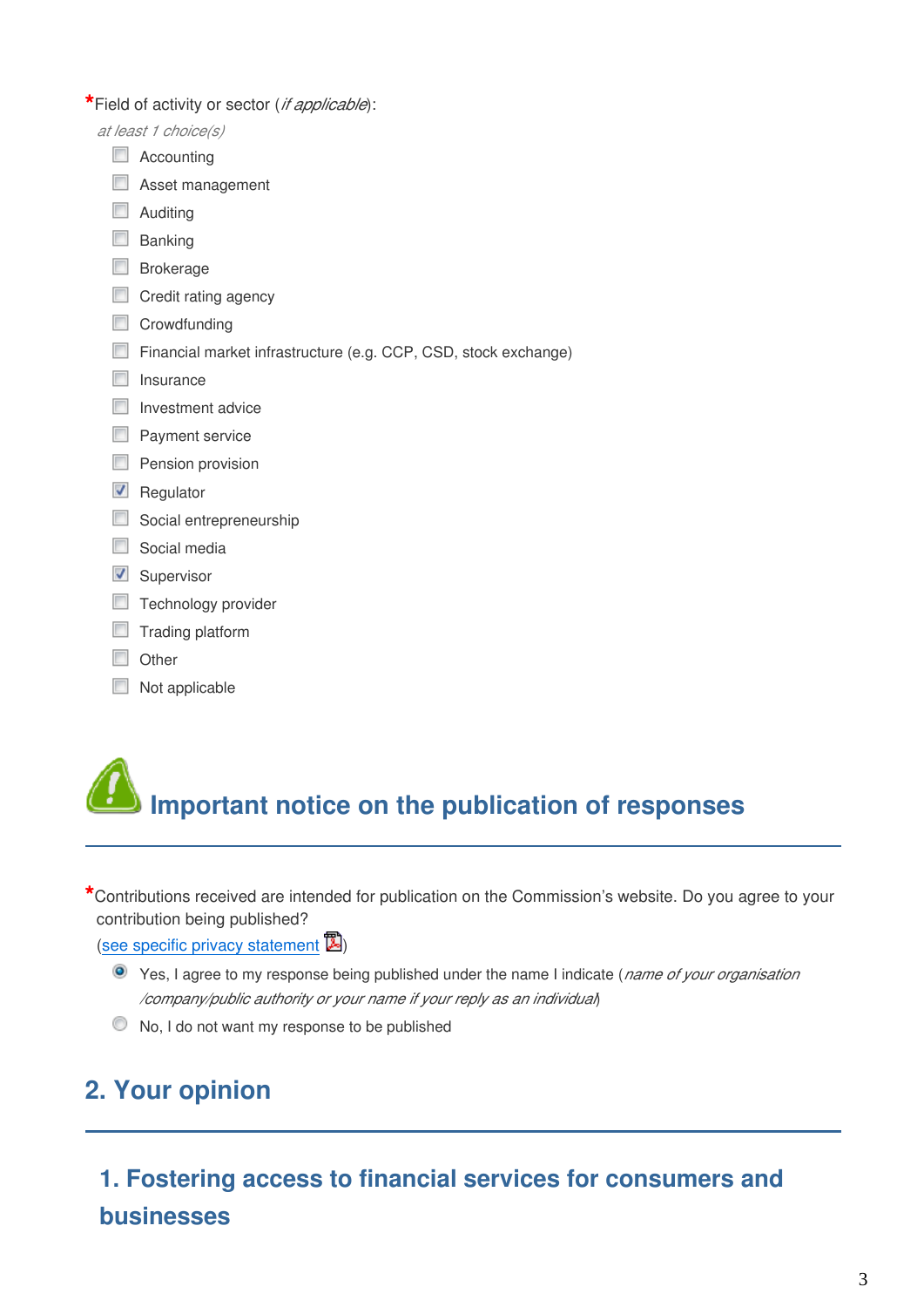FinTech can be an important driver to expand access to financial services for consumers, investors and companies, bringing greater choice and more user-friendly services, often at lower prices. Current limitations in traditional financial service markets (e.g. opacity, lack of use of big data, insufficient competition), such as financial advice, consumer credit or insurance, may foreclose access to some categories of individuals and firms. New financial technologies can thus help individuals as well as small and medium-sized enterprises (SMEs), including start-up and scale-up companies, to access alternative funding sources for supporting their cash flow and risk capital needs.

At the same time, potential redundancy of specific back-office functions or even of entire market players due to automation via FinTech solutions might have adverse implications in terms of employment in the financial industry, even though new jobs would also be created as part of the FinTech solutions. The latter, however, might require a different skill mix.

Question 1.1: What type of FinTech applications do you use, how often and why? In which area of financial services would you like to see more FinTech solutions and why?

## **Artificial intelligence and big data analytics for automated financial advice and execution**

Please [refer to the corresponding section of the consultation document](https://ec.europa.eu/info/sites/info/files/2017-fintech-consultation-document_en.pdf#artificial) **to** to read some contextual information before answering the questions.

Question 1.2: Is there evidence that automated financial advice reaches more consumers, firms, investors in the different areas of financial services (investment services, insurance, etc.)?

- **O** Yes
- O No
- Don't know / no opinion / not relevant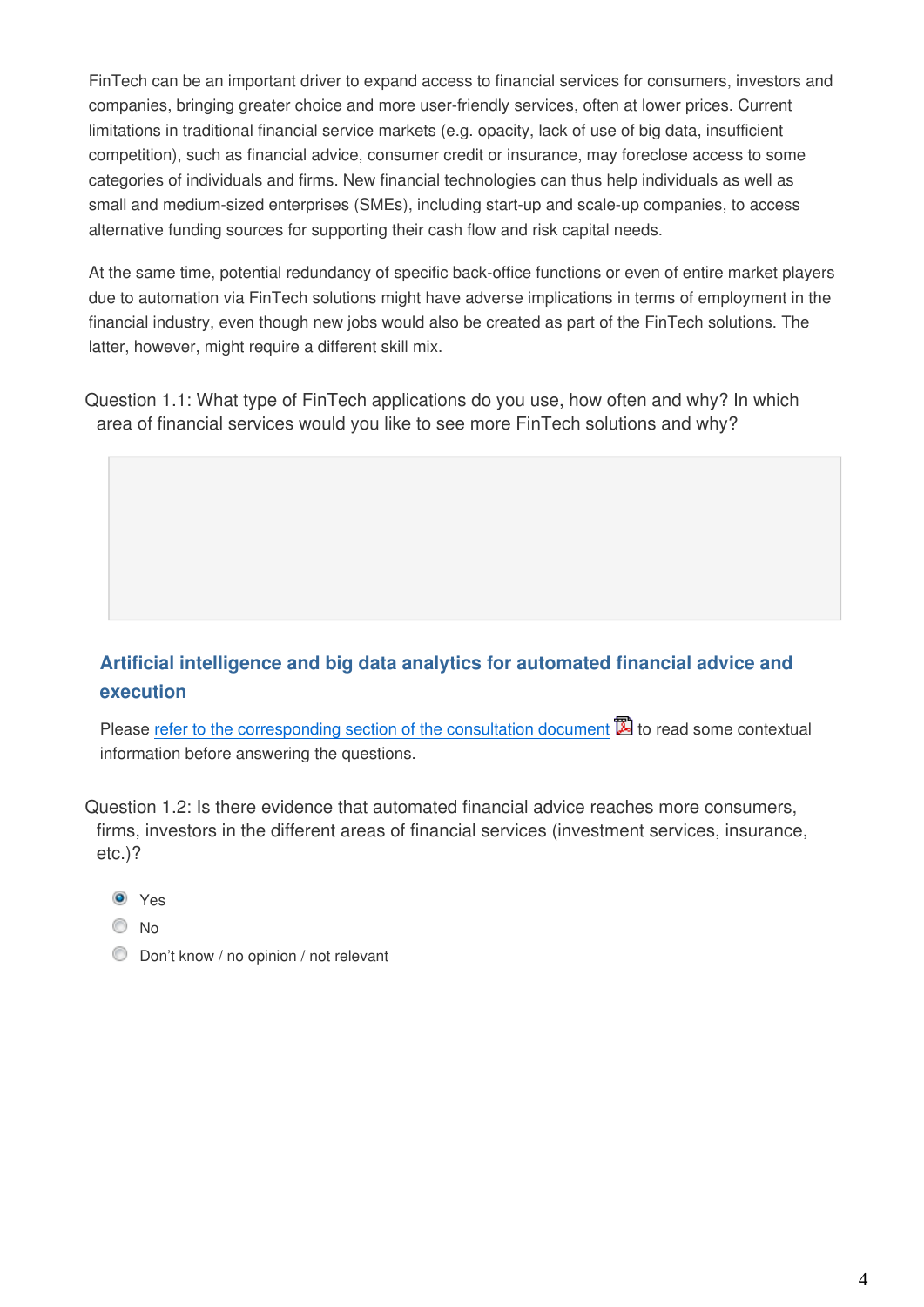If there is evidence that automated financial advice reaches more consumers, firms, investors in the different areas of financial services, at what pace does this happen? And are these services better adapted to user needs? Please explain.

It is presumable that the automated financial advice reaches more users, but it is challenging to estimate at what pace. At the moment there is one service provider licensed by FIN-FSA that is offering solely automated financial advice. The use of automated advice is likely to be utilized also when providing insurance products e.g. for the tailoring of products.

Question 1.3: Is enhanced oversight of the use of artificial intelligence (and its underpinning algorithmic infrastructure) required? For instance, should a system of initial and ongoing review of the technological architecture, including transparency and reliability of the algorithms, be put in place?

- Yes
- No
- **O** Don't know / no opinion / not relevant

Please elaborate on your answer to whether enhanced oversight of the use of artificial intelligence is required, and explain what could more effective alternatives to such a system be.

ESAs have already done a lot of work in the area. The joint committee of ESA' s report (from December 2016) concluded that the evolution of automated advice should be monitored further, also in view of its regulatory treatment. The report has concluded that additional cross-sectoral requirements are not necessary at this stage, but the ESAs should continue to monitor the evolution of this innovation separately, in each of their respective sectors (banking, investment and insurance).

The Fin-FSA recognizes the importance of especially initial, but also ongoing review of the technological architecture used in automated advice. On the other hand, it is challenging to estimate, when such a framework should be put into place. Therefore the Fin-FSA suggest that the Commission observes the ongoing work of ESAs in this area, before making any decisions on the initial and ongoing review and on the schedule of putting possible requirements in place.

If a review system is put in place at some stage, it could be based on the assessment done by independent conformity assessment bodies (either accredited or non-accredited) whose competence is evaluated based on predefined common criteria.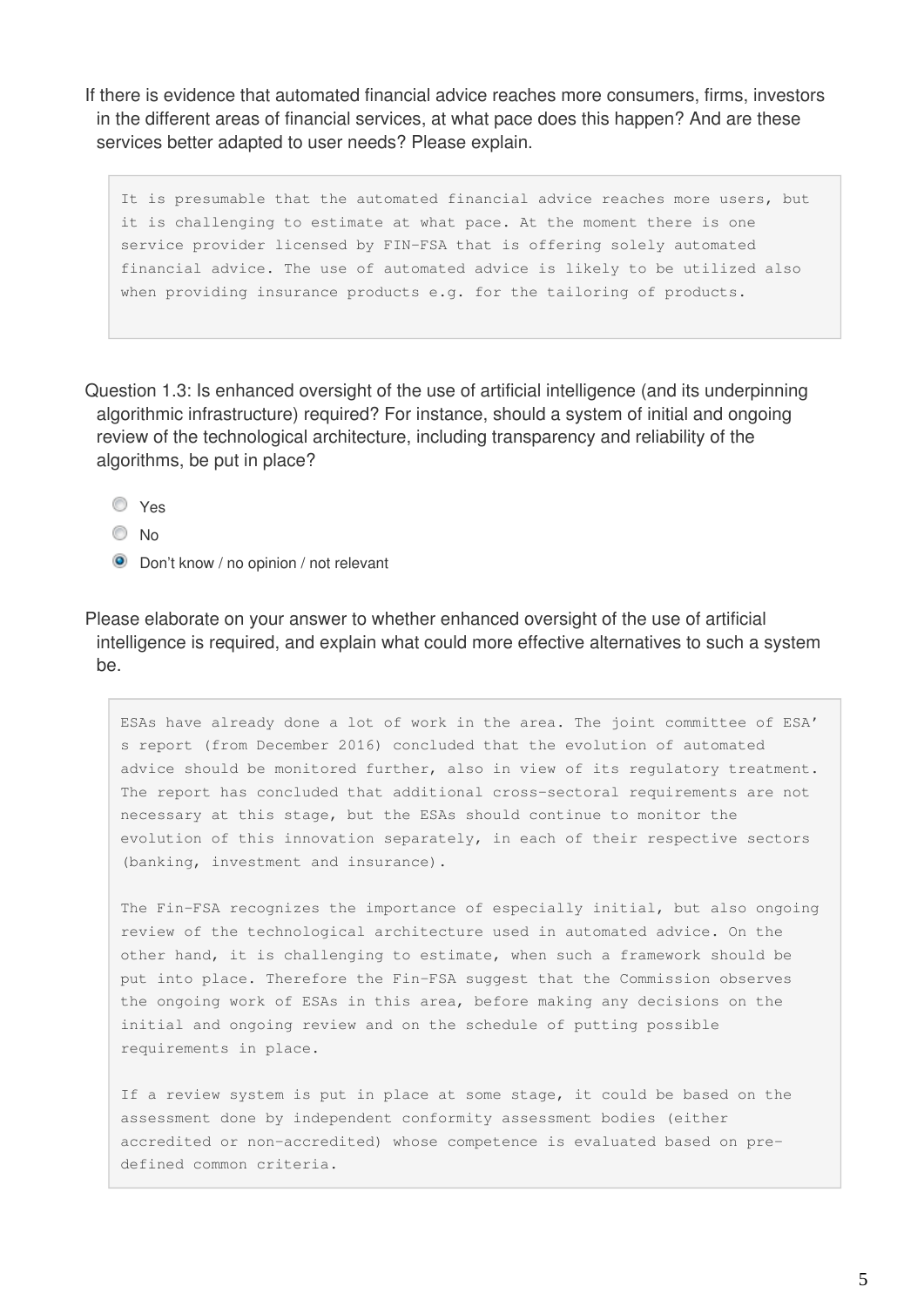Question 1.4: What minimum characteristics and amount of information about the service user and the product portfolio (if any) should be included in algorithms used by the service providers (e.g. as regards risk profile)?

The Fin-FSA sees that the MiFID II regulation gives many answers to this question. The charasteristics and amount of information should be technology neutral i.e. the information should be the same whether it is being processed by algorithms or real people. ESMA is currently considering how to provide some further guidance on this topic in the context of the review of the ESMA Suitability Guidelines.

Question 1.5: What consumer protection challenges/risks have you identified with regard to artificial intelligence and big data analytics (e.g. robo-advice)? What measures, do you think, should be taken to address these risks/challenges?

The ESAs are carrying out a lot of work in the area of consumer protection with regard to artificial intelligence and big data. ESMA is considering concern the way in which clients are informed of the provision of advice through automated tools and the organizational arrangements adopted by firms to take into account the specific features of automated advice, such as the reliance on algorithms and the limited human interaction, if any, with clients.

EBA has also undertaken an extensive analysis of the use of innovative uses of data by financial institutions, highlighting the potential benefits and risks of the innovative uses of consumer data. The EBA aims to publish later this year its final report on this topic. The EBA's preliminary assessment indicates that further policy actions should focus on raising consumer awareness, supervisory convergence and encouraging further dialogue and cooperation between NCAs across policy boundaries, in order to ensure consistency in the application of the legal framework and provide more legal certainty to market participants.

EIOPA will also continue to monitor the market. This year's EIOPA Consumer Trends report will specifically assess the use of automated advice tools in the pensions sector.

The Fin-FSA has not yet encountered any consumer protection challenges in its supervision, but on the other hand there is currently only one service provider authorized to offer solely robo-advice in Finland. Potential questions or challenges could related to the questions about

• parametrization i.e. how different parameters have been drafted the questions asked by the robo-advisor and how to ensure that the robot is asking the right and sufficient information

• how to observe and react to changes in the answers provided by the consumer

• documentation of the process.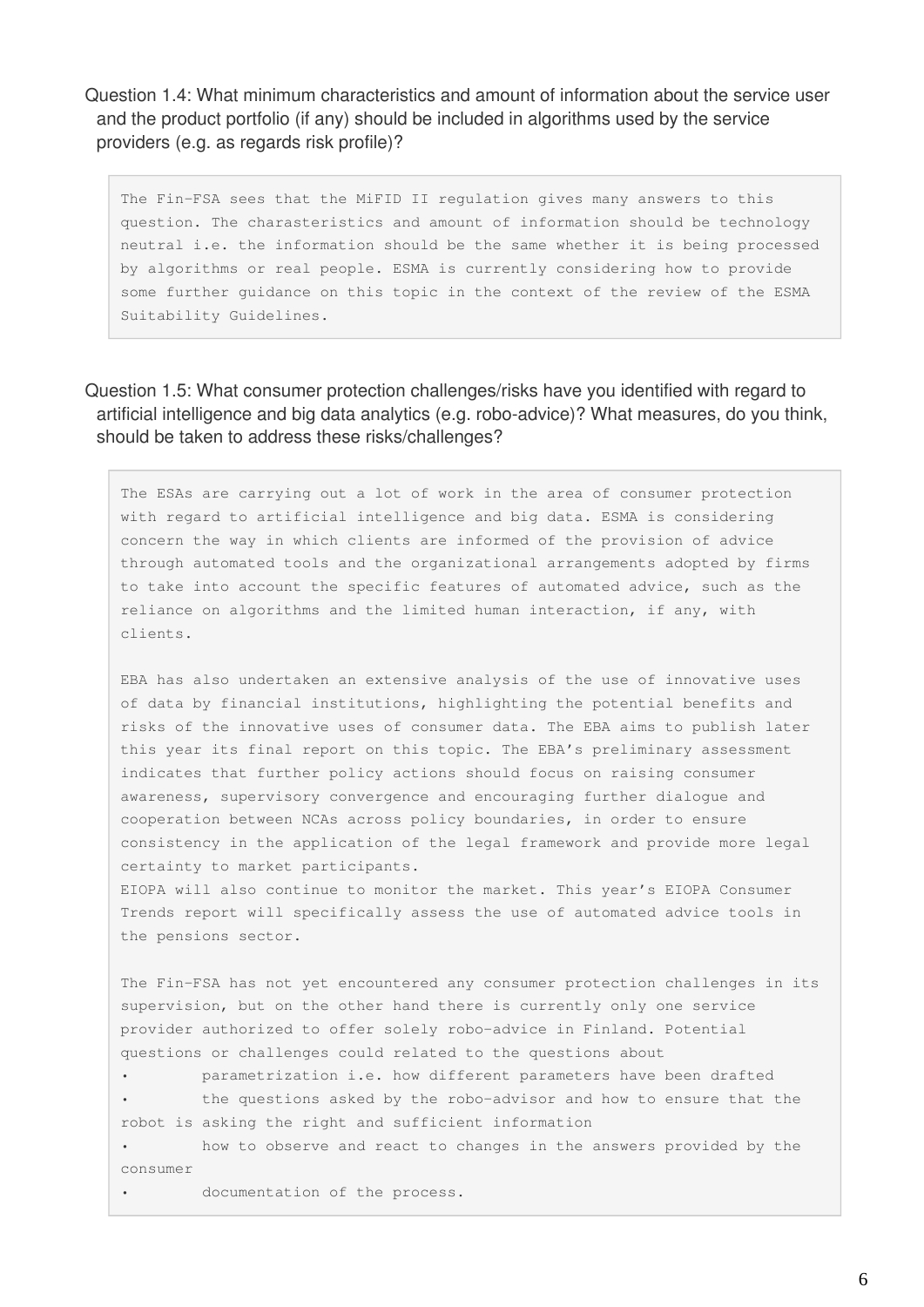### **Social media and automated matching platforms: funding from the crowd**

Please [refer to the corresponding section of the consultation document](https://ec.europa.eu/info/sites/info/files/2017-fintech-consultation-document_en.pdf#social-media)  $\mathbb{Z}$  to read some contextual information before answering the questions.

Question 1.6: Are national regulatory regimes for crowdfunding in Europe impacting on the development of crowdfunding?

- **O** Yes
- © No
- **Don't know / no opinion / not relevant**

Please elaborate on your reply to whether there are national regulatory regimes for crowdfunding in Europe impacting on the development of crowdfunding. Explain in what way, and what are the critical components of those regimes.

Lending based crowdfunding is regulated in national regimes in many member states. On the other hand, investment based crowdfunding will be based on the requirements defined in MiFID II, even though some member states might also have national legislation on the subject. Due to the fact that there are several national regimes for lending based crowdfunding, it might be challenging to offer platforms for lending based crowdfunding across member state borders.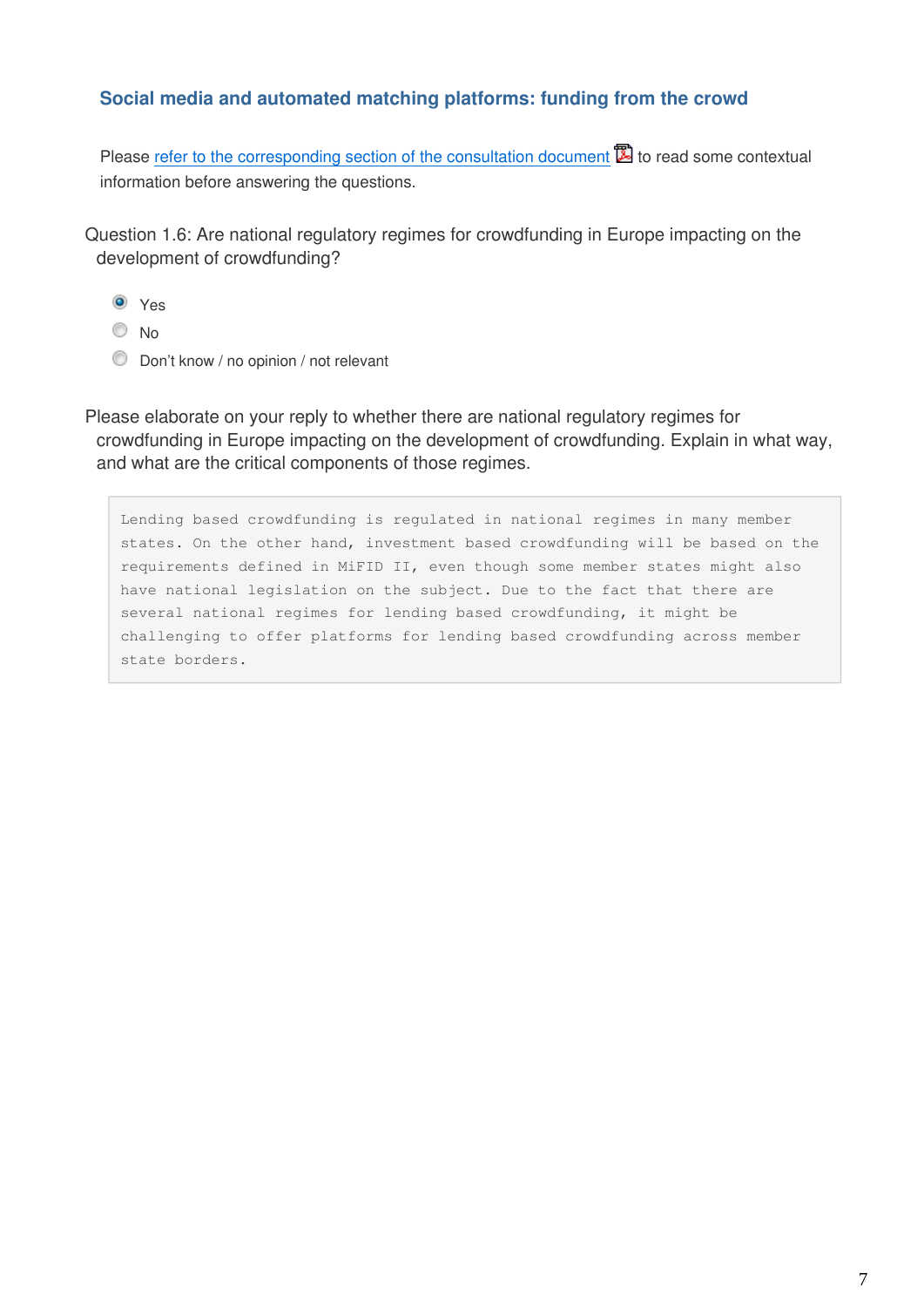Question 1.7: How can the Commission support further development of FinTech solutions in the field of non-bank financing, i.e. peer-to-peer/marketplace lending, crowdfunding, invoice and supply chain finance?

The Fin-FSA refers to the answer provided by ESMA and concludes that the development of an EU-level crowdfunding regime would contribute to the CMU. It would be useful if EU legislators would investigate means to address the gaps and issues that exist in the current EU-framework, as they raise investor protection concerns and prevent crowdfunding from reaching its full potential.

The Fin-FSA sees that the harmonization of minimum requirements for investor and consumer protection in lending based crowdfunding services would be welcome. The Fin-FSA would also welcome a joint terminology and minimum regulatory requirements for lending based crowdfunding. Fin-FSA does not see the regulation of other types of crowdfunding, such as reward based, as a necessity.

If the commission decides to draft regulation for lending based crowdfunding, the Fin-FSA hopes that the regulations will be implemented into the existing regulation. The Fin-FSA does not see the need for a specific crowdfunding regulation, since some of the areas are already regulated in other directives, such as MiFID II that applies to investment based crowdfunding.

Question 1.8: What minimum level of transparency should be imposed on fund-raisers and platforms? Are self-regulatory initiatives (as promoted by some industry associations and individual platforms) sufficient?

The Fin-FSA would welcome common minimum standards for the level of transparency and the use of self-regulatory initiatives. The Fin-FSA refers to the answer provided by EBA and to the EBA Opinion on lending-based crowdfunding, which identifies a number of ways in which the risks identified could be mitigated. This includes, among others, a number of disclosure requirements with which crowdfunding platforms should comply.

#### **Sensor data analytics and its impact on the insurance sector**

Please [refer to the corresponding section of the consultation document](https://ec.europa.eu/info/sites/info/files/2017-fintech-consultation-document_en.pdf#sensor)  $\mathbb{Z}$  to read some contextual information before answering the questions.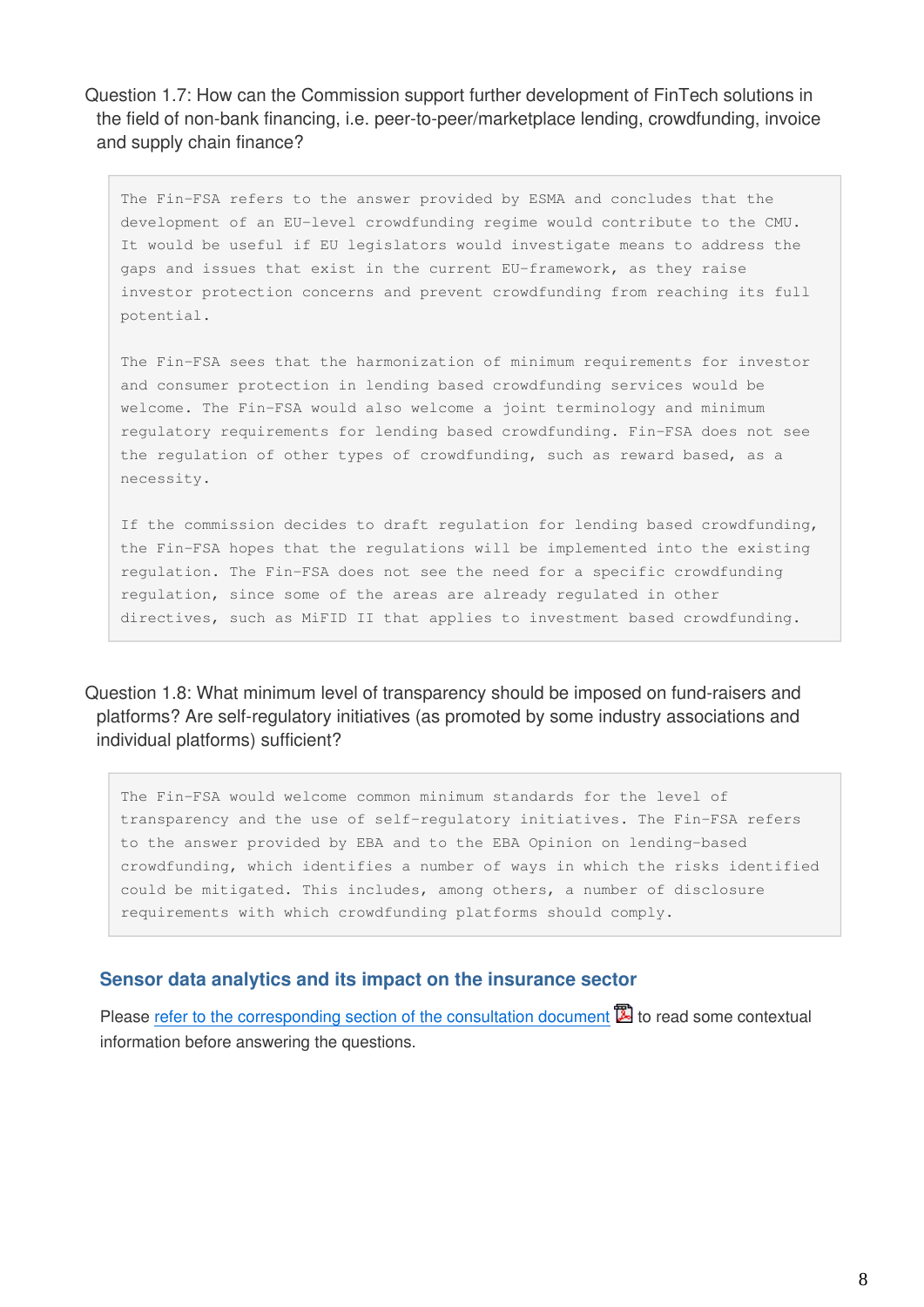Question 1.9: Can you give examples of how sensor data analytics and other technologies are changing the provision of insurance and other financial services? What are the challenges to the widespread use of new technologies in insurance services?

Question 1.10: Are there already examples of price discrimination of users through the use of big data?

Yes

- $\odot$  No
- **O** Don't know / no opinion / not relevant

Please provide examples of what are the criteria used to discriminate on price (e.g. sensor analytics, requests for information, etc.)?

#### **Other technologies that may improve access to financial services**

Please [refer to the corresponding section of the consultation document](https://ec.europa.eu/info/sites/info/files/2017-fintech-consultation-document_en.pdf#technologies) **to** to read some contextual information before answering the questions.

Question 1.11: Can you please provide further examples of other technological applications that improve access to existing specific financial services or offer new services and of the related challenges? Are there combinations of existing and new technologies that you consider particularly innovative?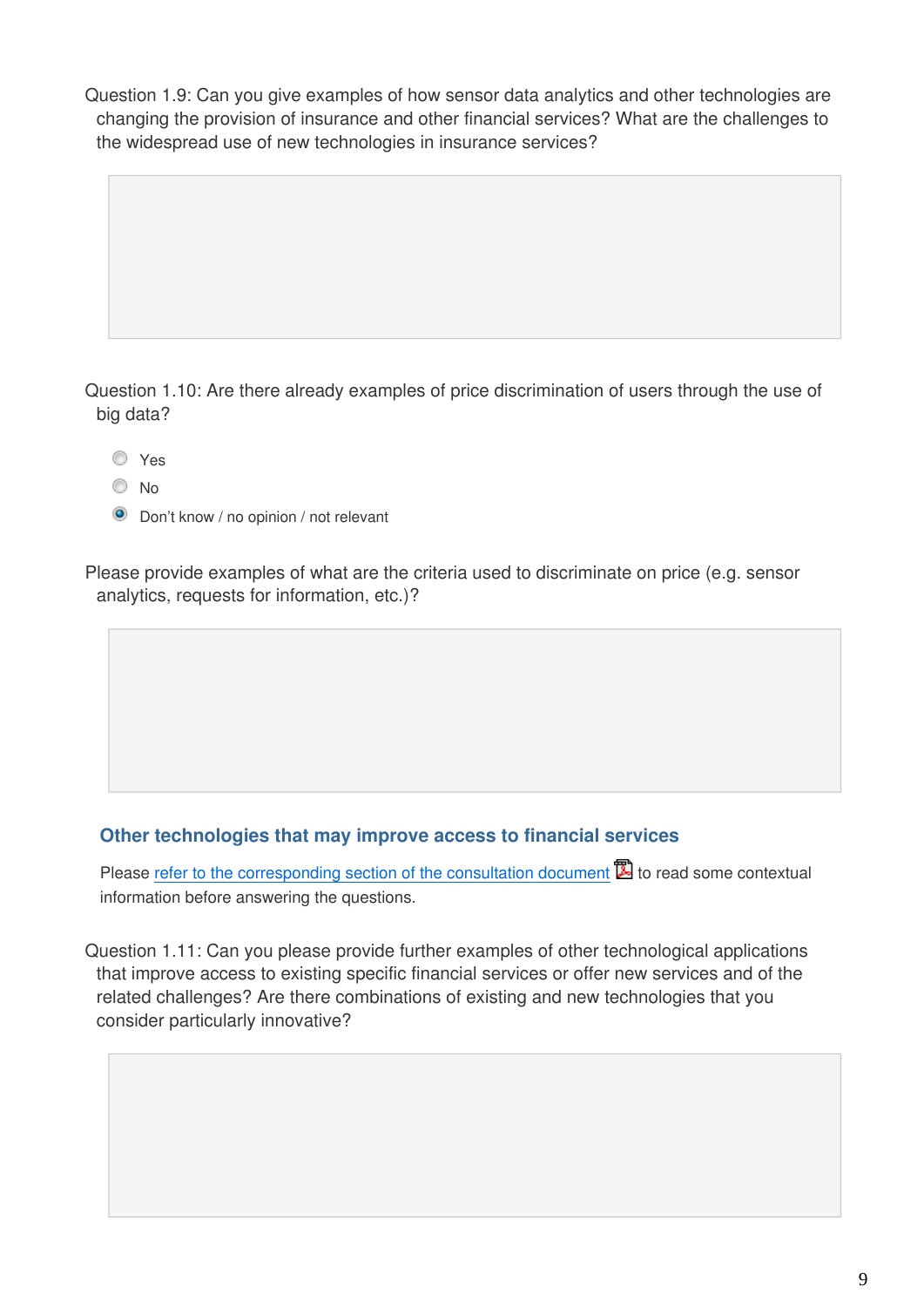## **2. Bringing down operational costs and increasing efficiency for the industry**

Please [refer to the corresponding section of the consultation document](https://ec.europa.eu/info/sites/info/files/2017-fintech-consultation-document_en.pdf#bringing-down) **to** to read some contextual information before answering the questions.

FinTech has the potential of bringing benefits, including cost reductions and faster provision of financial services, e.g., where it supports the streamlining of business processes. Nonetheless, FinTech applied to operations of financial service providers raises a number of operational challenges, such as cyber security and ability to overcome fragmentation of standards and processes across the industry. Moreover, potential redundancy of specific front, middle and back-office functions or even of entire market players due to automation via FinTech solutions might have adverse implications in terms of employment in the financial industry, even though new jobs would also be created as part of the FinTech solutions. The latter, however, might require a different skill mix, calling for flanking policy measures to cushion their impact, in particular by investing in technology skills and exact science education (e.g. mathematics).

Question 2.1: What are the most promising use cases of FinTech to reduce costs and improve processes at your company? Does this involve collaboration with other market players?

Question 2.2: What measures (if any) should be taken at EU level to facilitate the development and implementation of the most promising use cases? How can the EU play its role in developing the infrastructure underpinning FinTech innovation for the public good in Europe, be it through cloud computing infrastructure, distributed ledger technology, social media, mobile or security technology?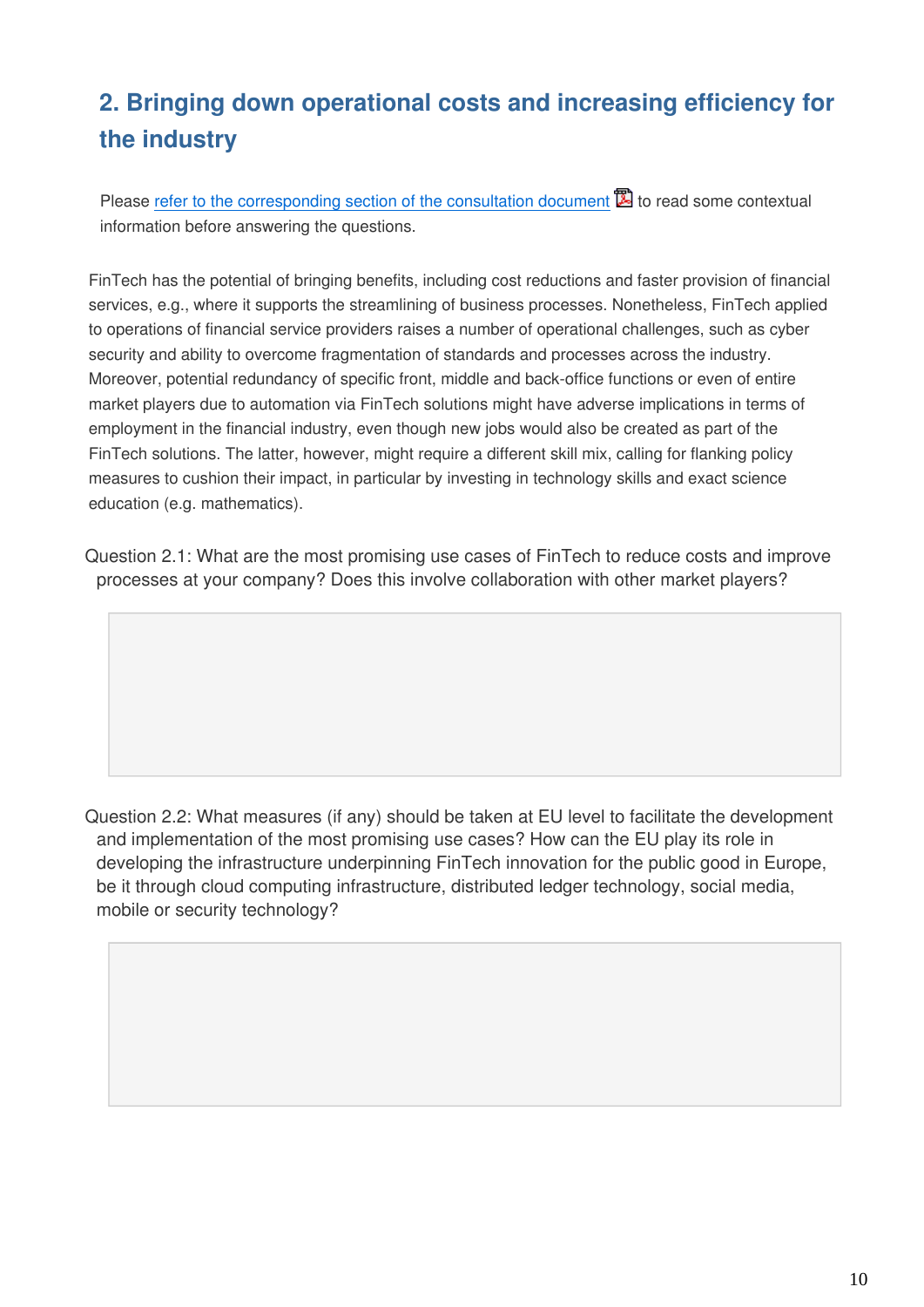Question 2.3: What kind of impact on employment do you expect as a result of implementing FinTech solutions? What skills are required to accompany such change?

## **RegTech: bringing down compliance costs**

Please [refer to the corresponding section of the consultation document](https://ec.europa.eu/info/sites/info/files/2017-fintech-consultation-document_en.pdf#regtech)  $\mathbb{\mathbb{Z}}$  to read some contextual information before answering the questions.

Question 2.4: What are the most promising use cases of technologies for compliance purposes (RegTech)? What are the challenges and what (if any) are the measures that could be taken at EU level to facilitate their development and implementation?

## **Recording, storing and securing data: is cloud computing a cost effective and secure solution?**

Please [refer to the corresponding section of the consultation document](https://ec.europa.eu/info/sites/info/files/2017-fintech-consultation-document_en.pdf#recording) **to** to read some contextual information before answering the questions.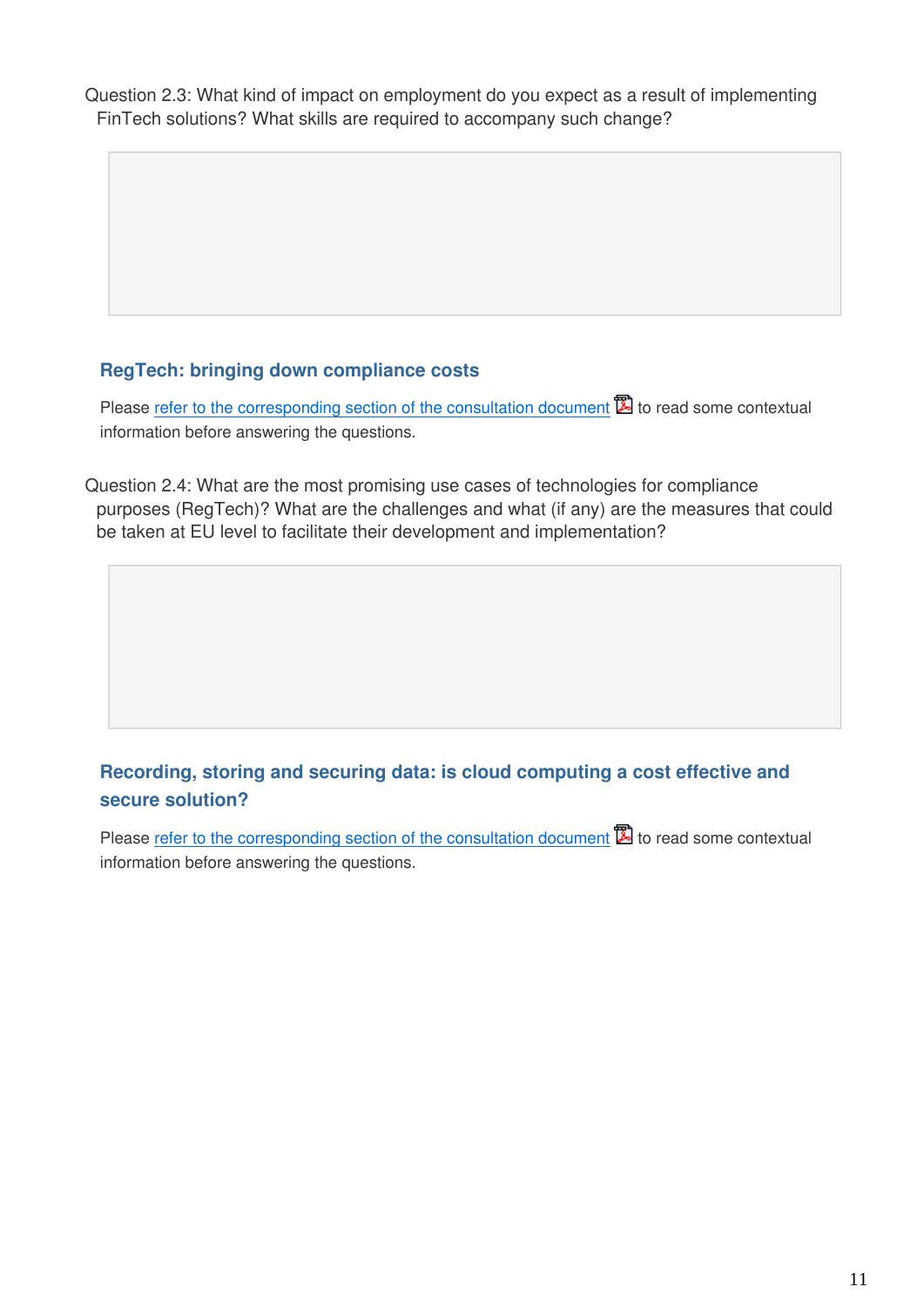#### Question 2.5.1: What are the regulatory or supervisory obstacles preventing financial services firms from using cloud computing services?

There is a growing need to use cloud computing services for implementing innovative and scalable service. At the same time, it is important to ensure that cloud computing service are implemented in a safe manner and that the privacy of data is guaranteed. The EBA has developed draft Recommendations on outsourcing to cloud service providers which were published for public consultation in May.

The Fin-FSA sees that the recommendations provided by EBA together with generic security and privacy regulations provide a sufficient basis for regulating cloud computing services. The Fin-FSA does not see any specific regulatory or supervisory obstacles that would prevent financial services firms from using cloud computing services as long as the financial service providers require that their cloud computing service provider complies with the financial sector specific regulations and ensures that the NCAs´ rights to perform inspections are guaranteed through contractual arrangements made with the cloud computing service. Naturally the requirements coming from the generic regulation, such as the general data protection, e-privacy regulation and NIS directive have to be taken into account.

#### Question 2.5.2: Does this warrant measures at EU level?

- Yes
- $\odot$  No
- Don't know / no opinion / not relevant

Please elaborate on your reply to whether the regulatory or supervisory obstacles preventing financial services firms from using cloud computing services warrant measures at EU level.

See answer in 2.5.1.

Question 2.6.1: Do commercially available cloud solutions meet the minimum requirements that financial service providers need to comply with?

- Yes
- C No
- **O** Don't know / no opinion / not relevant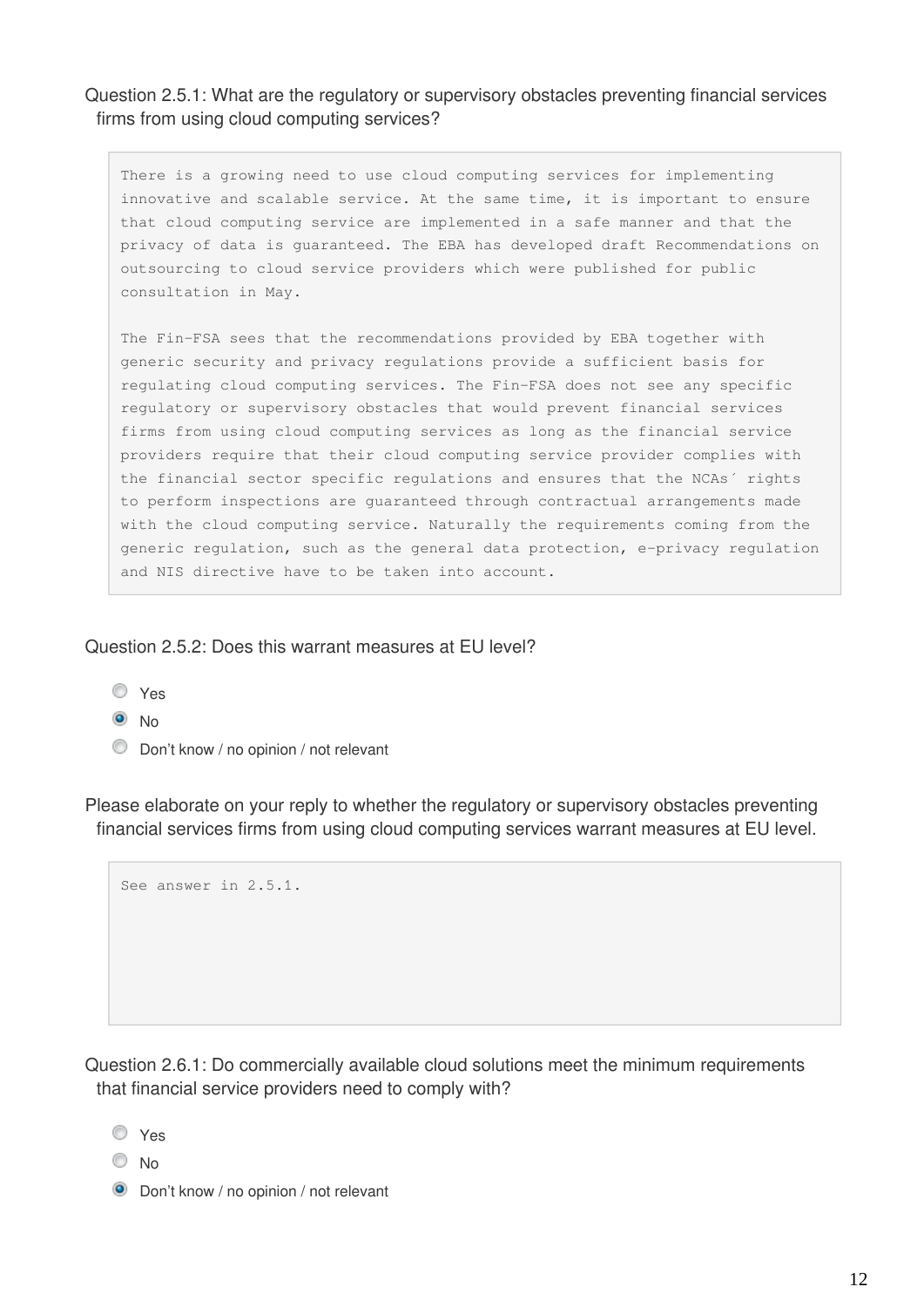Please elaborate on your reply to whether commercially available cloud solutions do meet the minimum requirements that financial service providers need to comply with.

There is a wide range of commercially available cloud computing services and not all of these meet the requirements that financial service providers need to comply with. However, the Fin-FSA does not see the need for any specific guidance in this area.

Question 2.6.2: Should commercially available cloud solutions include any specific contractual obligations to this end?

- Yes
- <sup>O</sup>No
- Don't know / no opinion / not relevant

Please elaborate on your reply to whether commercially available cloud solutions should include any specific contractual obligations to this end.

This is a matter to be taken into account in the contracts between financial service provider and cloud computing service provider. It is important to ensure that supervisors are able to conduct supervision and audits. EBA has published draft guidelines on the use of cloud computing service, which give guidance on access and audit right in cloud outsourcing. The Fin-FSA finds the draft guidelines together with article 28 of the general data protection regulation sufficient at the moment and does not see the need for any additional European regulation regarding the content of contractual obligations.

## **Disintermediating financial services: is Distributed Ledger Technology (DLT) the way forward?**

Please [refer to the corresponding section of the consultation document](https://ec.europa.eu/info/sites/info/files/2017-fintech-consultation-document_en.pdf#disintermediating)  $\mathbb{Z}$  to read some contextual information before answering the questions.

Question 2.7: Which DLT applications are likely to offer practical and readily applicable opportunities to enhance access to finance for enterprises, notably SMEs?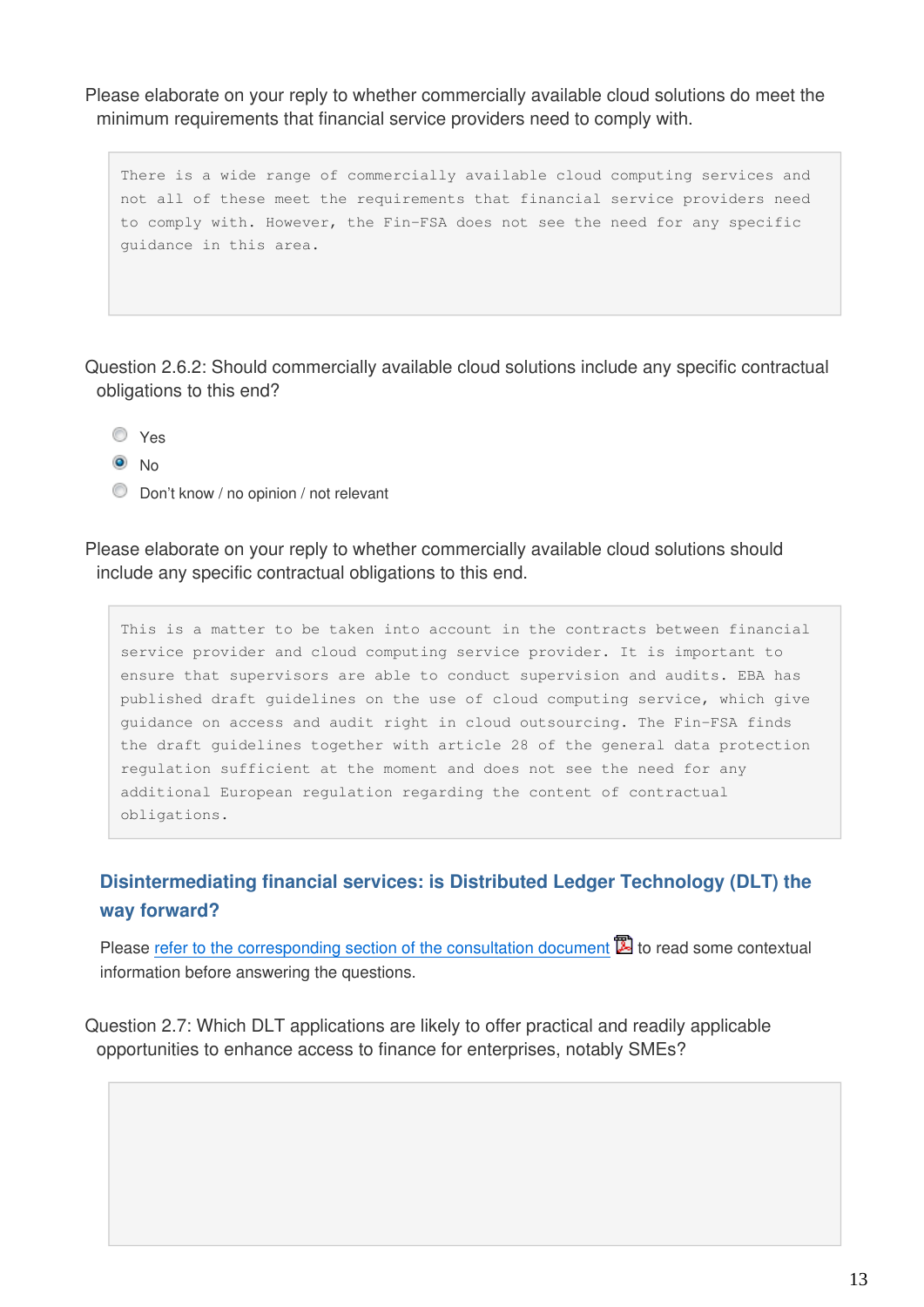Question 2.8: What are the main challenges for the implementation of DLT solutions (e.g. technological challenges, data standardisation and interoperability of DLT systems)?

The standardization of blockchain and DLT solutions has just recently started at ISO (International Standardization Organization, https://www.iso.org /committee/6266604.html). Standards are important for the interoperability of DLT systems and they enable widespread DLT solutions. The Fin-FSA suggest that the Commission continues to follow the work done at ISO.

Question 2.9: What are the main regulatory or supervisory obstacles (stemming from EU regulation or national laws) to the deployment of DLT solutions (and the use of smart contracts) in the financial sector?

It is too early to estimate the regulatory questions related to DLT. The Fin-FSA sees that time should be given for DLT standards to be drafted and services to evolve. The Fin-FSA also refers to the answer provided by ESMA where also ESMA thinks that it is premature to fully assess the changes that the technology could bring, and the regulatory response that may be needed, given that the technology is still evolving and there are not many practical applications

#### **Outsourcing and other solutions with the potential to boost efficiency**

Please [refer to the corresponding section of the consultation document](https://ec.europa.eu/info/sites/info/files/2017-fintech-consultation-document_en.pdf#outsourcing)  $\mathbb{\Sigma}$  to read some contextual information before answering the questions.

Question 2.10: Is the current regulatory and supervisory framework governing outsourcing an obstacle to taking full advantage of any such opportunities?

- Yes
- $\odot$  No
- **Don't know / no opinion / not relevant**

Please elaborate on your reply to whether the current regulatory and supervisory framework governing outsourcing is an obstacle to taking full advantage of any such opportunities.

The Fin-FSA not see any obstacles in the current framework. The use of outsourcing is a standard procedure and all the regulatory requirements have to be taken into account when making the contracts between the financial service provider and its subcontractors.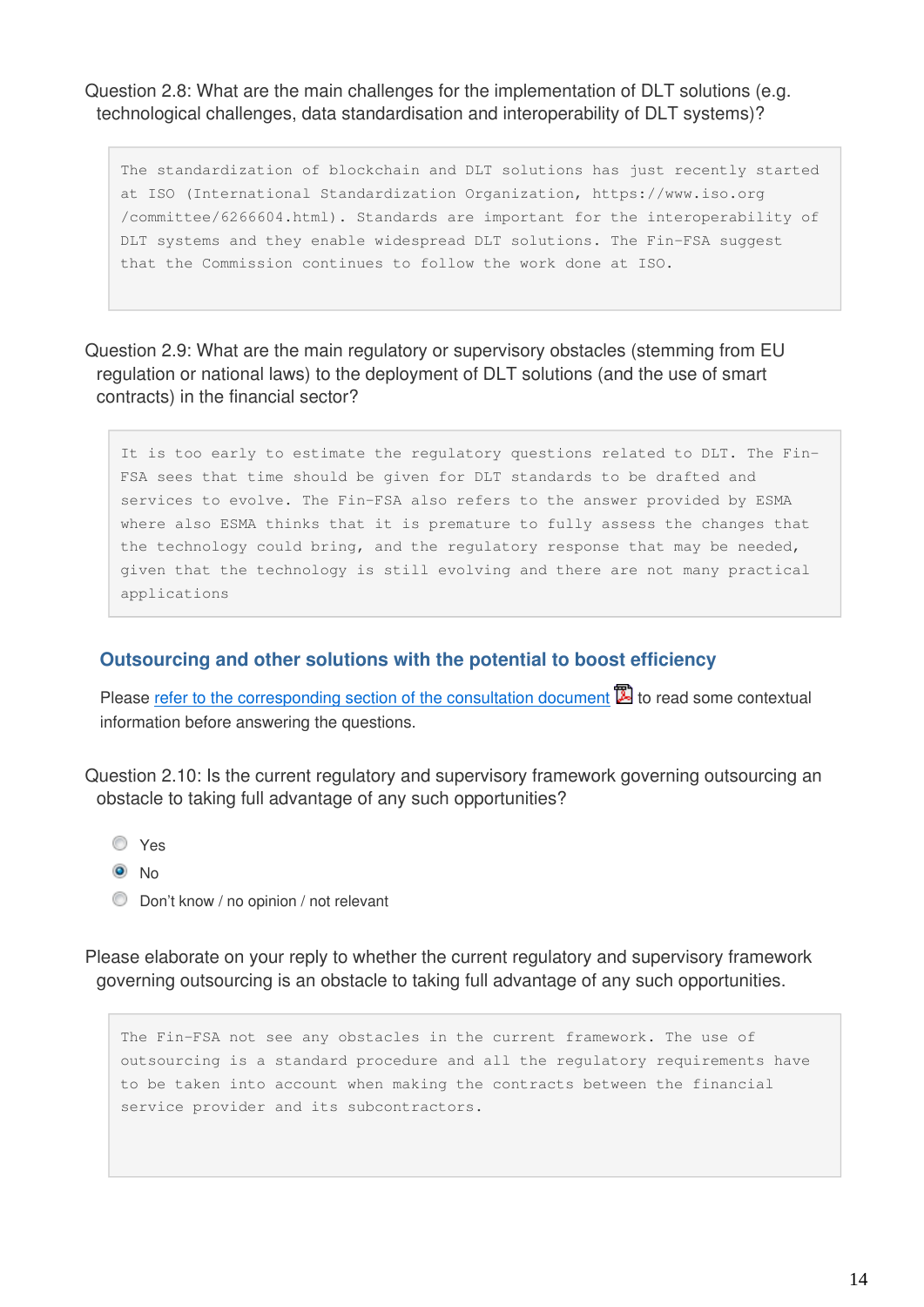Question 2.11: Are the existing outsourcing requirements in financial services legislation sufficient?

- <sup>O</sup> Yes
- C No
- **Don't know / no opinion / not relevant**

Please elaborate on your reply to whether the existing outsourcing requirements in financial services legislation are sufficient, precising who is responsible for the activity of external providers and how are they supervised. Please specify, in which areas further action is needed and what such action should be.

The Fin-FSA refers to the answer provided by EBA and concludes that the responsibility for outsourced functions must always be retained by the outsourcing institution (such as credit institution). The outsourcing partner is subject to generic requirements such as the data protection regulation and in some cases the NIS directive.

### **Other technologies that may increase efficiency for the industry**

Question 2.12: Can you provide further examples of financial innovations that have the potential to reduce operational costs for financial service providers and/or increase their efficiency and of the related challenges?

## **3. Making the single market more competitive by lowering barriers to entry**

Please [refer to the corresponding section of the consultation document](https://ec.europa.eu/info/sites/info/files/2017-fintech-consultation-document_en.pdf#competitive)  $\mathbb{Z}$  to read some contextual information before answering the questions.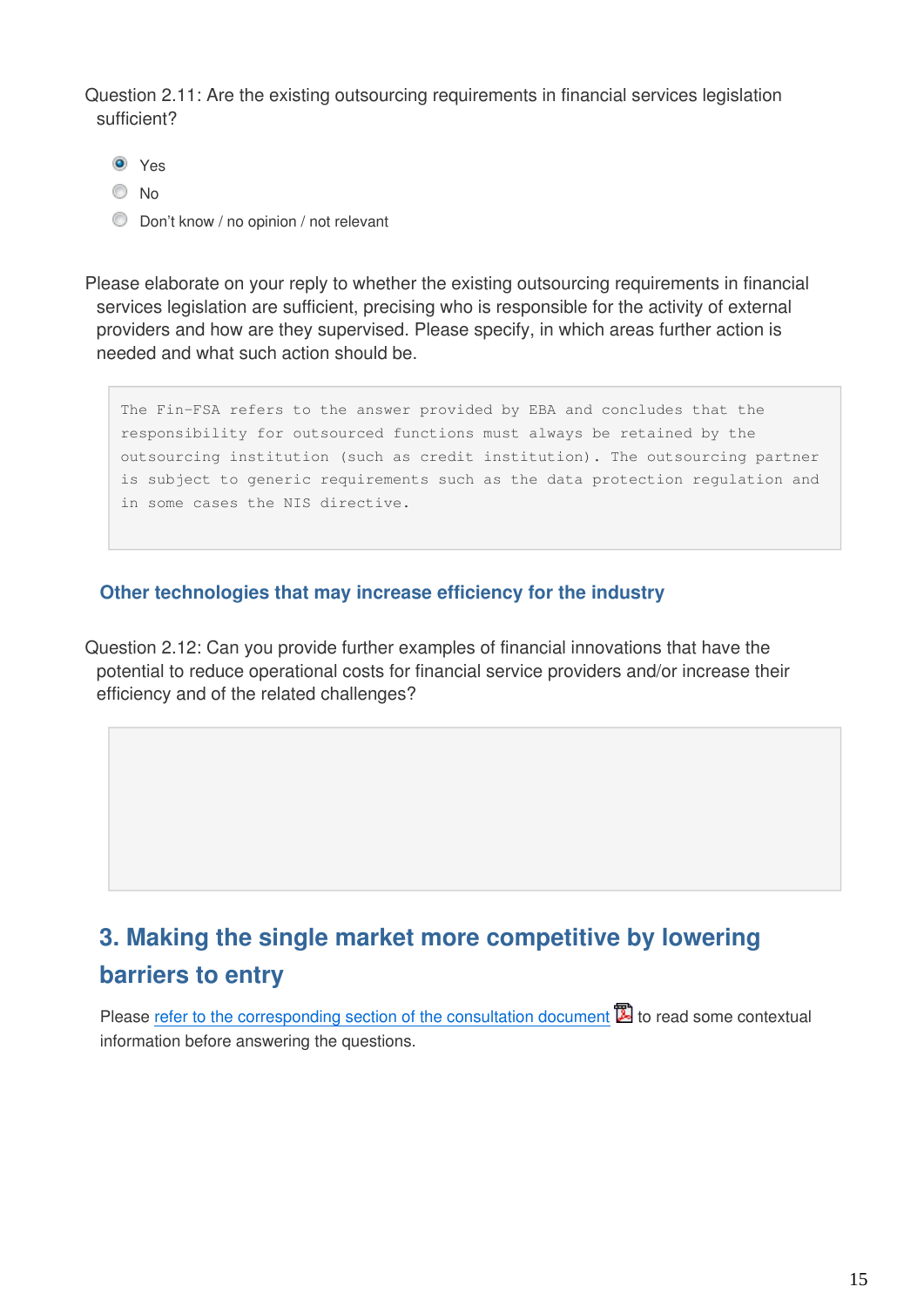A key factor to achieving a thriving and globally competitive European financial sector that brings benefits to the EU economy and its society is ensuring effective competition within the EU single market. Effective competition enables new innovative firms to enter the EU market to serve the needs of customers better or do so at a cheaper price, and this in turn forces incumbents to innovate and increase efficiency themselves. Under the EU Digital Single Market strategy, the EU regulatory framework needs to be geared towards fostering technological development, in general, and supporting the roll-out of digital infrastructure across the EU, in particular. Stakeholder feedback can help the Commission achieve this goal by highlighting specific regulatory requirements or supervisory practices that hinder progress towards the smooth functioning of the Digital Single Market in financial services. Similarly, such feedback would also be important to identify potential loopholes in the regulatory framework that adversely affect the level playing field between market participants as well as the level of consumer protection.

Question 3.1: Which specific pieces of existing EU and/or Member State financial services legislation or supervisory practices (if any), and how (if at all), need to be adapted to facilitate implementation of FinTech solutions?

The Fin-FSA refers to the answer provided by ESMA where ESMA believes that actions from the European Commission aiming at making the regulatory framework more proportionate to support innovation in financial markets should not be done at the detriment of investor protection and fair competition across various types of actors. The principle of technological neutrality should also be kept in mind.

Question 3.2.1: What is the most efficient path for FinTech innovation and uptake in the EU?

Question 3.2.2: Is active involvement of regulators and/or supervisors desirable to foster competition or collaboration, as appropriate, between different market actors and new entrants?

- <sup>O</sup> Yes
- $\odot$  No
- **Don't know / no opinion / not relevant**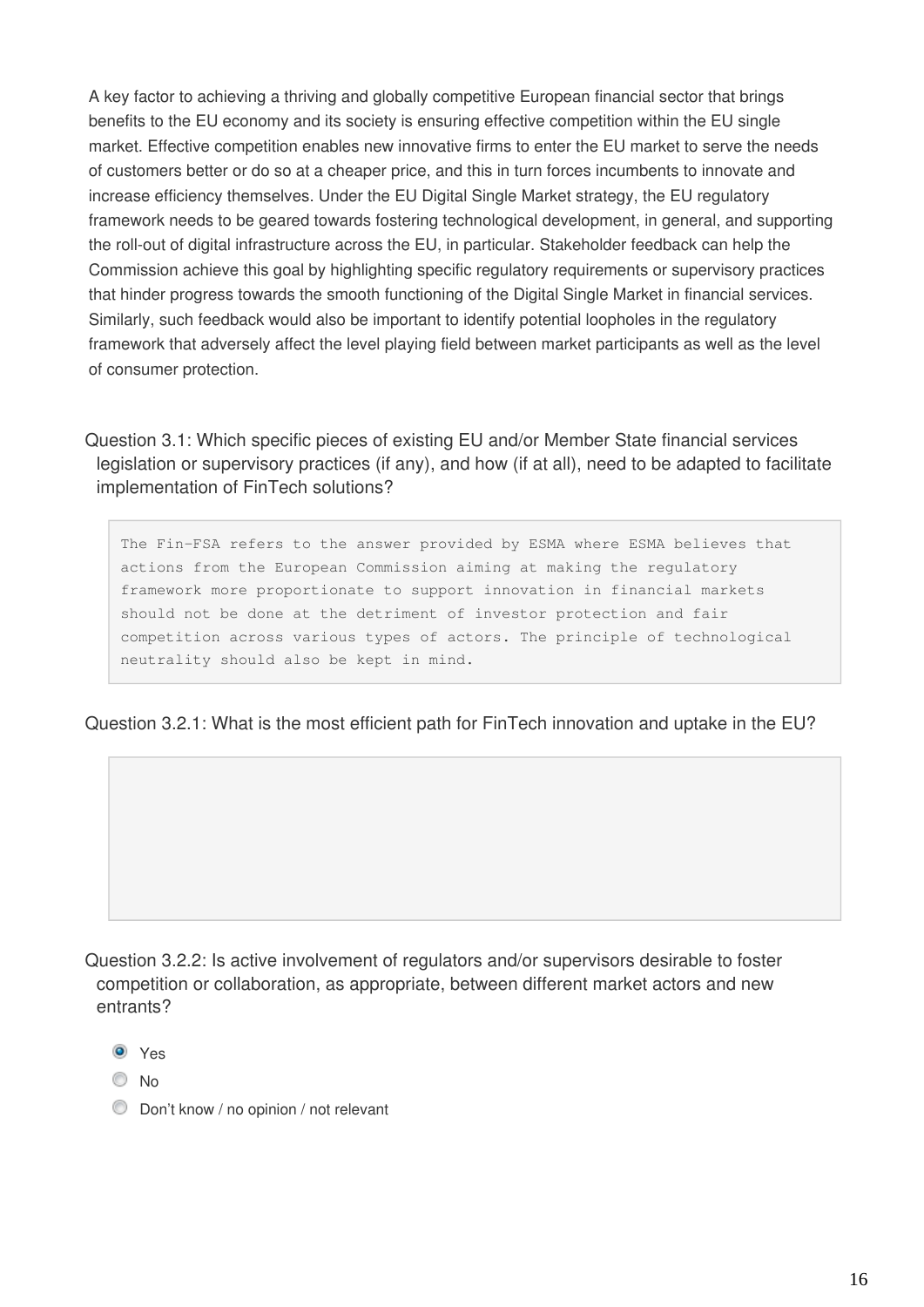If active involvement of regulators and/or supervisors is desirable to foster competition or collaboration, as appropriate, between different market actors and new entrants, please explain at what level?

The Fin-FSA sees that is important that the supervisors are easily approachable and present. The Fin-FSA has established an Innovation HelpDesk, which provides advice for fintech companies and makes it easier to approach the supervisor. The Fin-FSA has had good experiences in this type of work. The earlier the new service ideas are presented to the supervisor the better. The Fin-FSA thinks that there are good working models for innovation help desks or innovation hubs in Europe. It is also important to recognize that supervisors have varying resources and therefore a common model for innovation hubs should not be forced from the EU level. The commission should encourage innovation hubs, but let the supervisors decide the best way to establish and run such hubs in each member state.

#### **FinTech has reduced barriers to entry in financial services markets**

Please [refer to the corresponding section of the consultation document](https://ec.europa.eu/info/sites/info/files/2017-fintech-consultation-document_en.pdf#reduced-barriers)  $\mathbb{\Sigma}$  to read some contextual information before answering the questions.

#### **But remaining barriers need to be addressed**

Please [refer to the corresponding section of the consultation document](https://ec.europa.eu/info/sites/info/files/2017-fintech-consultation-document_en.pdf#remaining-barriers)  $\Xi$  to read some contextual information before answering the questions.

Question 3.3: What are the existing regulatory barriers that prevent FinTech firms from scaling up and providing services across Europe? What licensing requirements, if any, are subject to divergence across Member States and what are the consequences? Please provide the details.

Question 3.4: Should the EU introduce new licensing categories for FinTech activities with harmonised and proportionate regulatory and supervisory requirements, including passporting of such activities across the EU Single Market?

Yes

 $\bullet$  No

**Don't know / no opinion / not relevant**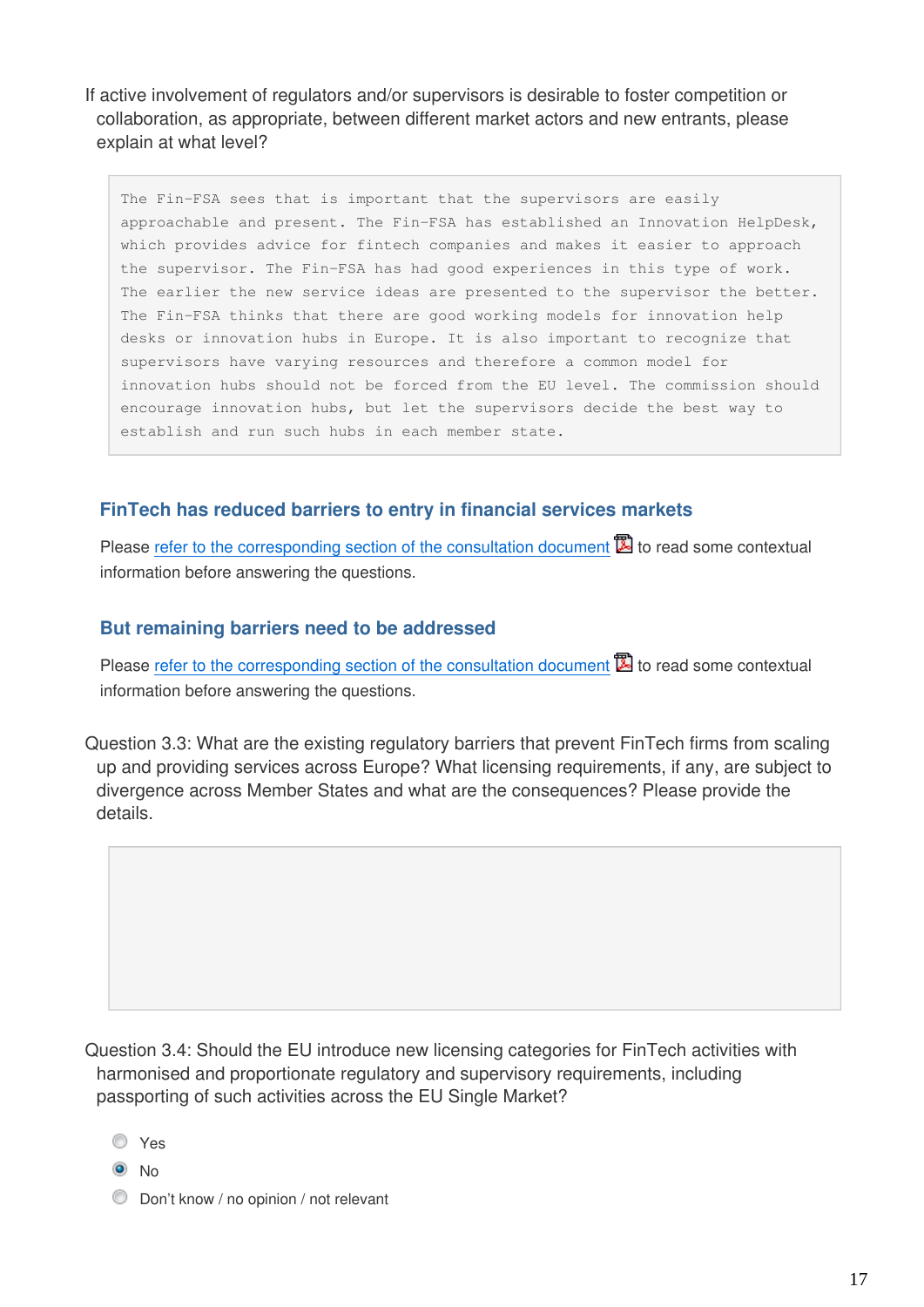Question 3.5: Do you consider that further action is required from the Commission to make the regulatory framework more proportionate so that it can support innovation in financial services within the Single Market?

- <sup>O</sup> Yes
- $\odot$  No
- **Don't know / no opinion / not relevant**

If you do consider that further action is required from the Commission to make the regulatory framework more proportionate so that it can support innovation in financial services within the Single Market, please explain in which areas and how should the Commission intervene.

Instead of discussing specific licensing categories for Fintech, the Fin-FSA sees that the Commission should find means to ease the possibilities for entering market for piloting purposes in a controlled way for a small number of users. Fintech specific licenses might be difficult to define and there is also danger that Fintech license categories today might be outdated in a couple of years.

Question 3.6: Are there issues specific to the needs of financial services to be taken into account when implementing free flow of data in the Digital Single Market?

- Yes
- <sup>O</sup>No
- **Don't know / no opinion / not relevant**

Please elaborate on your reply to whether there are issues specific to the needs of financial services to be taken into account when implementing free flow of data in the Digital Single Market, and explain to what extent regulations on data localisation or restrictions on data movement constitute an obstacle to cross-border financial transactions.

The Fin-FSA does not see that there is regulation on data localisation or data movement that constitute an obstacle for cross-border financial transactions. These issues are regulated in the general data protection regulation and more guidance will be given by WP 29 for example on data portability. The Fin-FSA does not see the need for sector-specific involvement in this area.

Question 3.7: Are the three principles of technological neutrality, proportionality and integrity appropriate to guide the regulatory approach to the FinTech activities?

- <sup>O</sup> Yes
- C No
- **Don't know / no opinion / not relevant**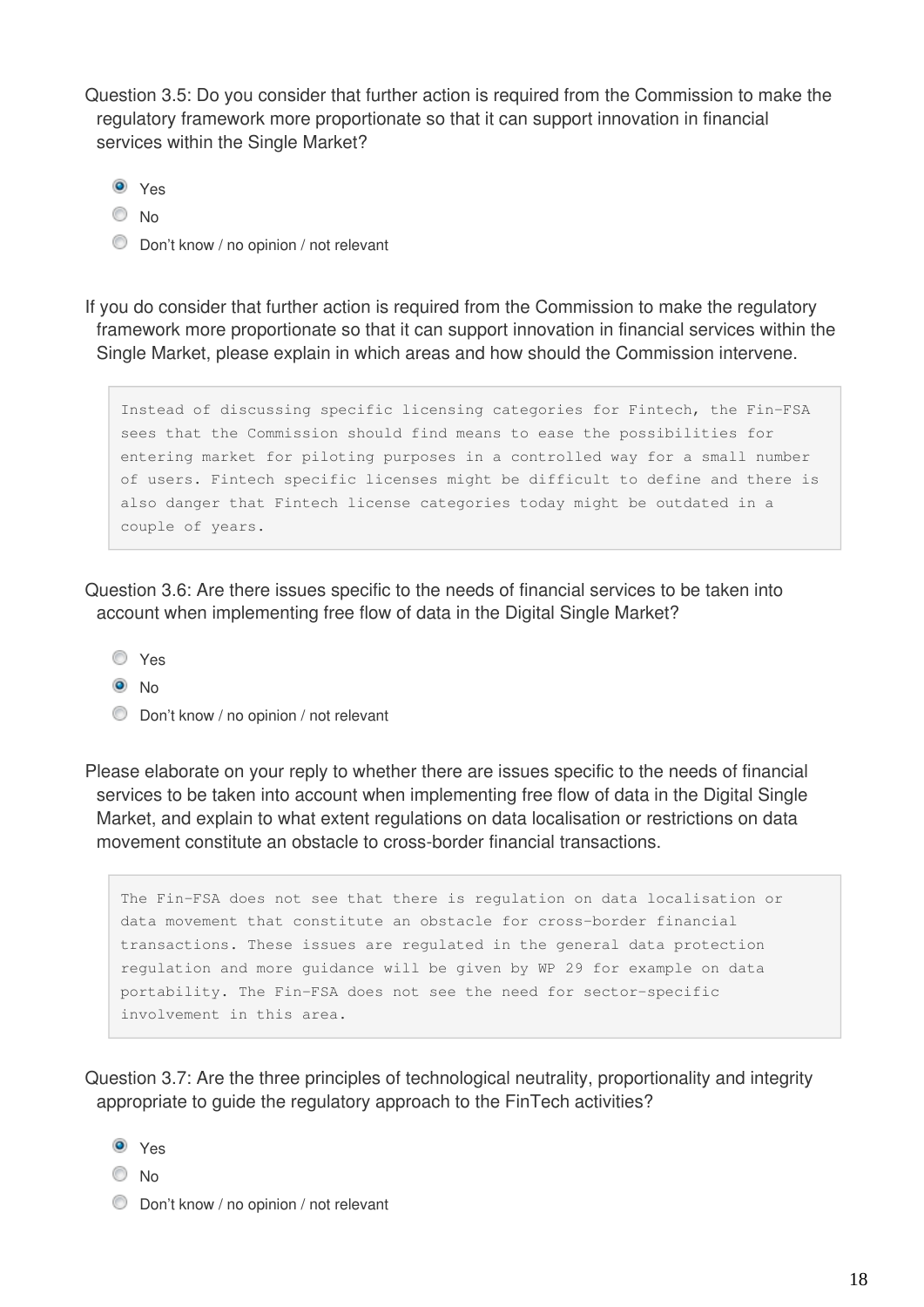Please elaborate on your reply to whether the three principles of technological neutrality, proportionality and integrity are or not appropriate to guide the regulatory approach to the FinTech activities.

In addition to the three principles mentioned, the Fin-FSA sees that also cyber security, privacy and consumer protection are highly important and should be in the key focus of the work carried out by the Commission.

#### **Role of supervisors: enabling innovation**

Please [refer to the corresponding section of the consultation document](https://ec.europa.eu/info/sites/info/files/2017-fintech-consultation-document_en.pdf#supervisors)  $\mathbb{Z}$  to read some contextual information before answering the questions.

#### Question 3.8.1: How can the Commission or the European Supervisory Authorities best coordinate, complement or combine the various practices and initiatives taken by national authorities in support of FinTech (e.g. innovation hubs, accelerators or sandboxes) and make the EU as a whole a hub for FinTech innovation?

The Fin-FSA refers to the answer given in 3.2.2 and emphasizes that the national authorities have varying resources that can be used for innovation hubs, accelerators or sandboxes. Therefore a common model should not be forced from the European level. The exchange of information and especially of best practices between innovation hubs in different member states would help to develop these functions even better and enable their efficient operation. Therefore the Commission could encourage the cooperation between innovation hubs and other initiatives in member states. The cooperation could be done at ESAs and it has already taken place.

The Fin-FSA sees that it would be important to acknowledge the possibility to carry out controlled service pilots and experiments for financial services before fully entering the market. This requires proper authorisation to be implemented into the current regulatory framework. Without such authorisation, innovation hubs and sandboxes remain focused on tailored and personalised advice, which is naturally helpful, but not sufficient for reaching the full potential of European fintech.

#### Question 3.8.2: Would there be merits in pooling expertise in the ESAs?

- **O** Yes
- © No
- **Don't know / no opinion / not relevant**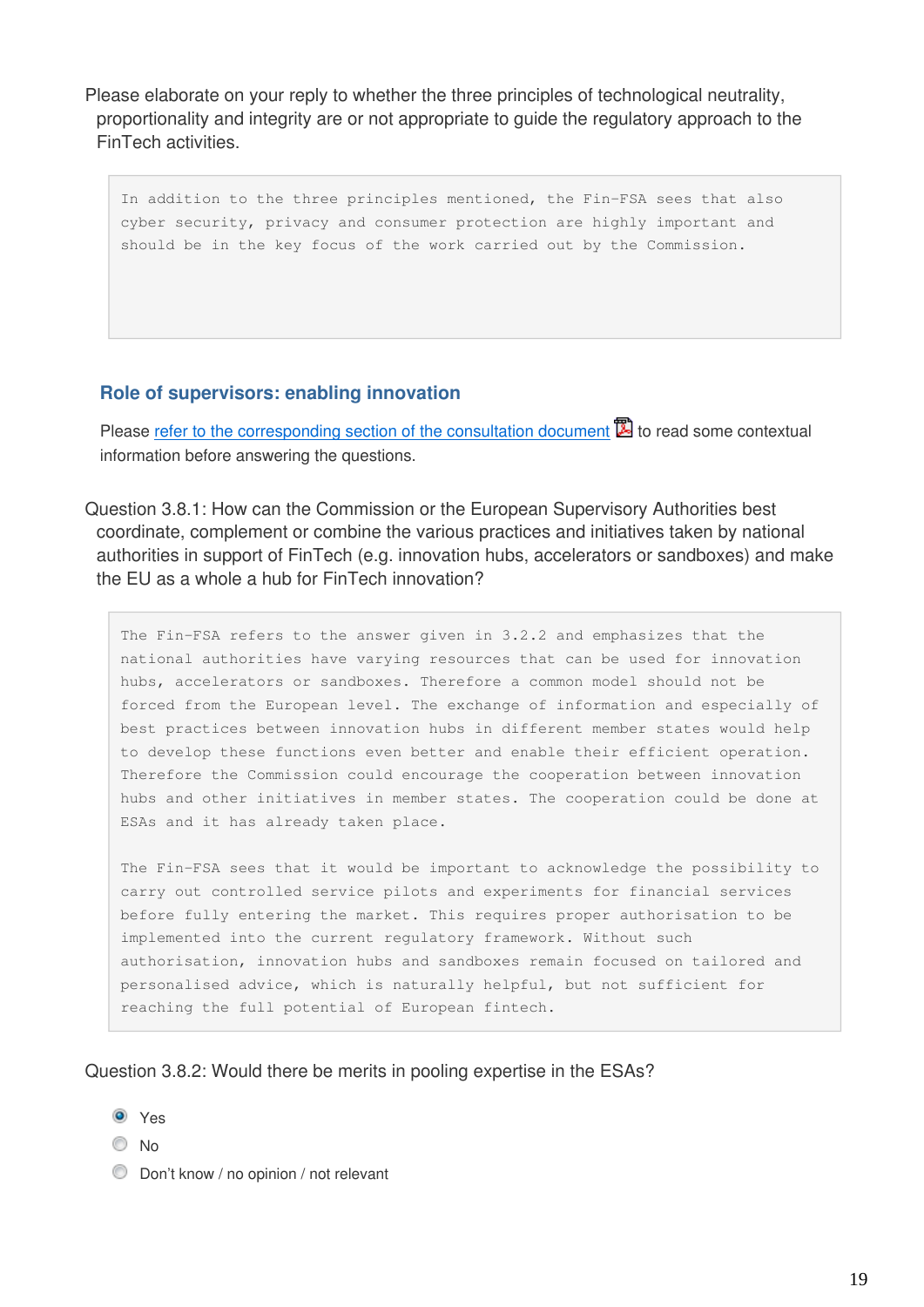Please elaborate on your reply to whether there would be merits in pooling expertise in the European Supervisory Authorities.

Some expertise could be pooled in the ESAs, especially in the areas that are common for all financial services. These include at least cloud computing services, questions related to big data and cybersecurity.

Another area where pooling expertise in ESA would be helpful is the interpretation of the scope of the most important cross-sectoral definitions in the financial regulation. For the cross-border offering of fintech it is crucial to have a common understanding on the scope of e.g. payment service, lending based crowdfunding, when shadow-banking becomes banking etc.

Question 3.9: Should the Commission set up or support an "Innovation Academy" gathering industry experts, competent authorities (including data protection and cybersecurity authorities) and consumer organisations to share practices and discuss regulatory and supervisory concerns?

- Yes
- O No
- **O** Don't know / no opinion / not relevant

Question 3.10.1: Are guidelines or regulation needed at the European level to harmonise regulatory sandbox approaches in the MS?

- Yes
- $\odot$  No
- **Don't know / no opinion / not relevant**

Please elaborate on your reply to whether guidelines or regulation are needed at the European level to harmonise regulatory sandbox approaches in the MS?

The Fin-FSA refers to the answers given in 3.2.2. and 3.8.1 and concludes that all member states have different resources in this area and therefore guidelines and regulations in this area should not be given. The Commission should rather encourage cooperation between different Sandbox initiatives and sharing information on best practices.

Question 3.10.2: Would you see merits in developing a European regulatory sandbox targeted specifically at FinTechs wanting to operate cross-border?

- <sup>O</sup> Yes
- No
- **Don't know / no opinion / not relevant**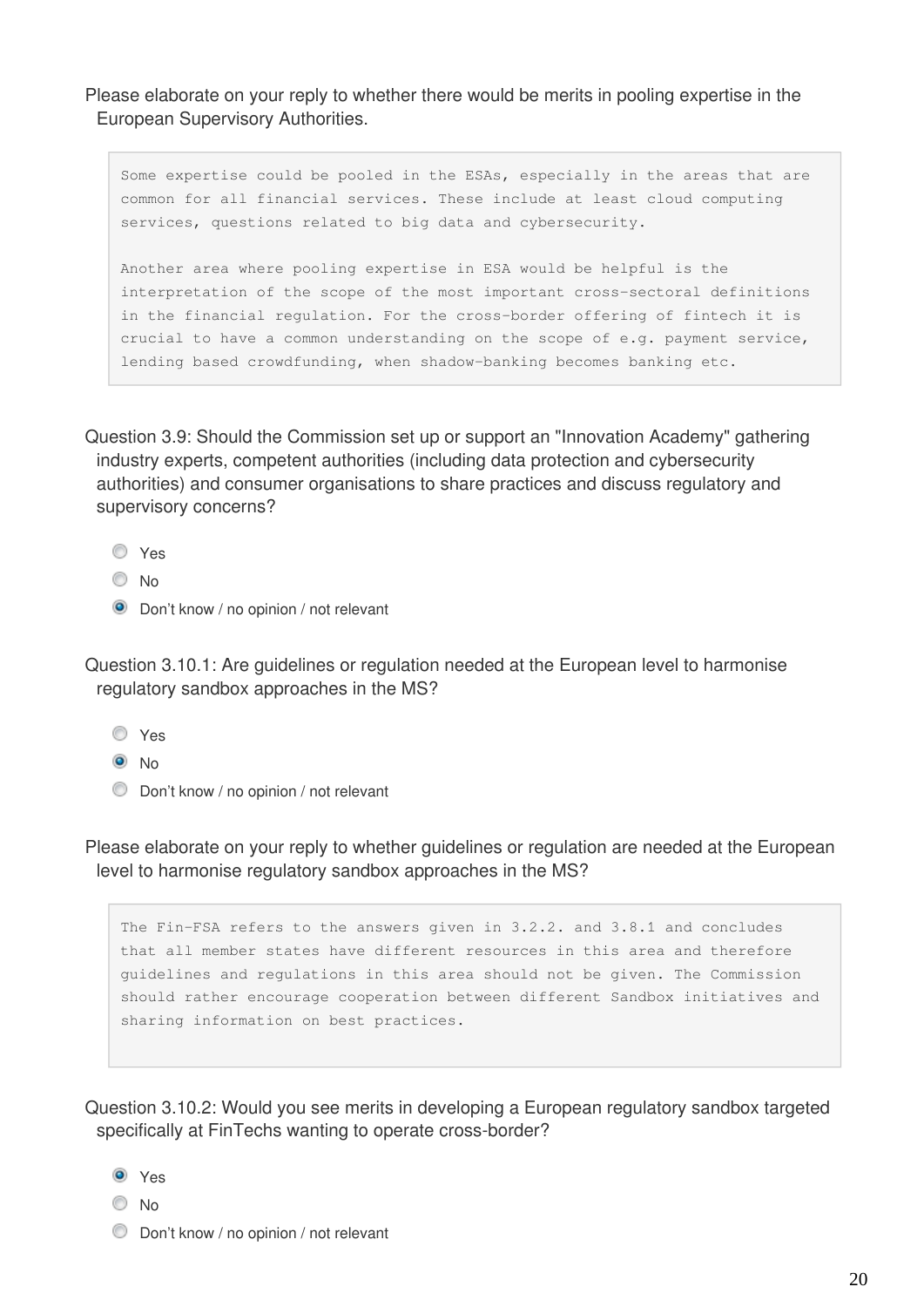If you would see merits in developing a European regulatory sandbox targeted specifically at FinTechs wanting to operate cross-border, who should run the sandbox and what should be its main objective?

Question 3.11: What other measures could the Commission consider to support innovative firms or their supervisors that are not mentioned above?

#### **Role of industry: standards and interoperability**

Please [refer to the corresponding section of the consultation document](https://ec.europa.eu/info/sites/info/files/2017-fintech-consultation-document_en.pdf#industry)  $\mathbb{Z}$  to read some contextual information before answering the questions.

Question 3.12.1: Is the development of technical standards and interoperability for FinTech in the EU sufficiently addressed as part of the European System of Financial Supervision?

- <sup>O</sup> Yes
- $\odot$  No
- **Don't know / no opinion / not relevant**

Please elaborate on your reply to whether the development of technical standards and interoperability for FinTech in the EU is sufficiently addressed as part of the European System of Financial Supervision.

ESAs are already developing technical standards that FinTechs and other companies can utilize for example in the area of PSD2. On the other hand, some of the standards that FinTechs might be using are not specific for the financial sector. For example the standardization work of blockchain is carried out at ISO (International Standardization Organization).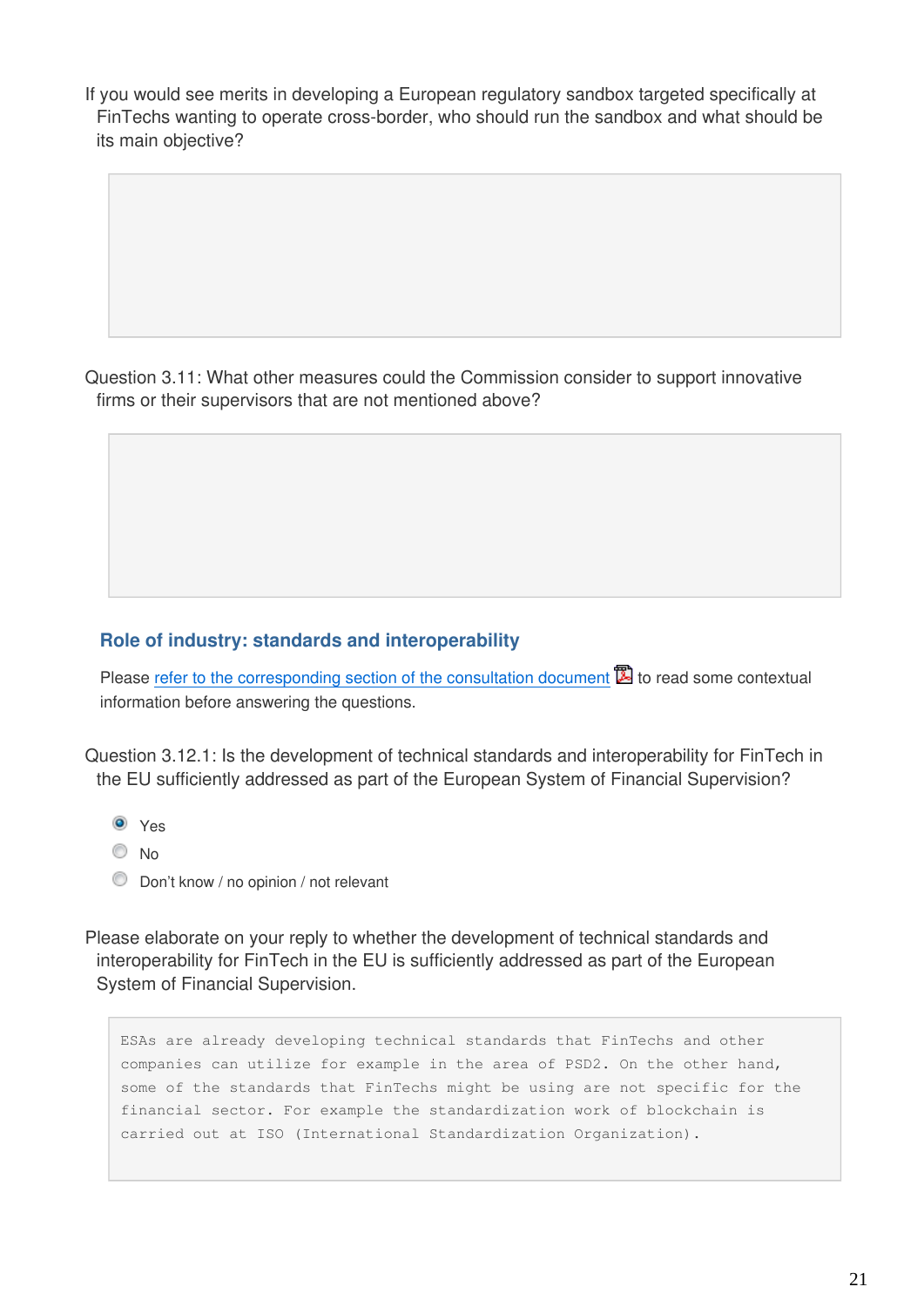Question 3.12.2: Is the current level of data standardisation and interoperability an obstacle to taking full advantage of outsourcing opportunities?

- Yes
- <sup>O</sup>No
- **Don't know / no opinion / not relevant**

Please elaborate on your reply to whether the current level of data standardisation and interoperability is an obstacle to taking full advantage of outsourcing opportunities.

Question 3.13: In which areas could EU or global level standards facilitate the efficiency and interoperability of FinTech solutions? What would be the most effective and competitionfriendly approach to develop these standards?

Question 3.14: Should the EU institutions promote an open source model where libraries of open source solutions are available to developers and innovators to develop new products and services under specific open sources licenses?

Yes

- $\odot$  No
- **O** Don't know / no opinion / not relevant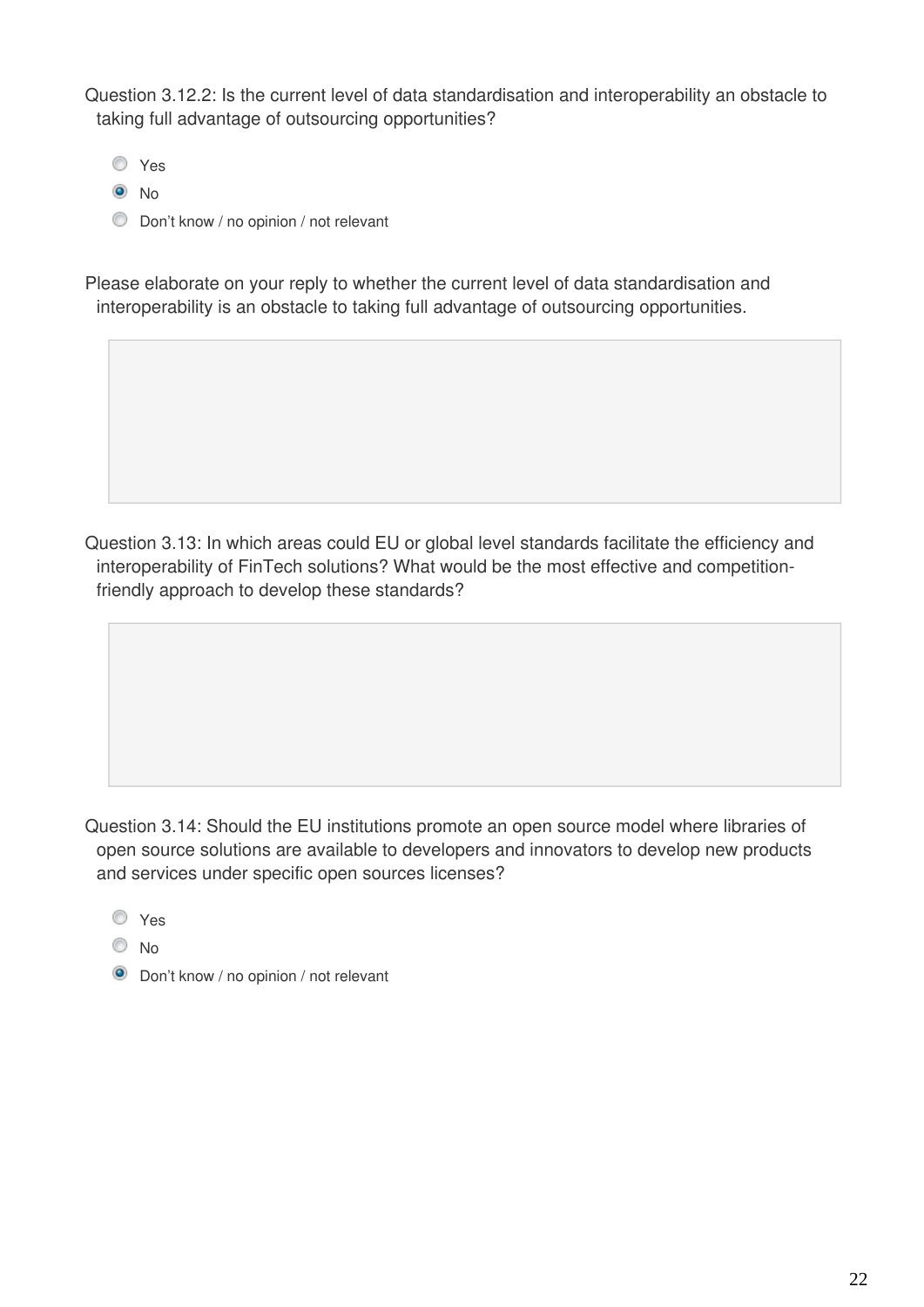Please elaborate on your reply to whether the EU institutions should promote an open source model where libraries of open source solutions are available to developers and innovators to develop new products and services under specific open sources licenses, and explain what other specific measures should be taken at EU level.

### **Challenges**

Please [refer to the corresponding section of the consultation document](https://ec.europa.eu/info/sites/info/files/2017-fintech-consultation-document_en.pdf#challenges)  $\mathbb{\Sigma}$  to read some contextual information before answering the questions.

Question 3.15: How big is the impact of FinTech on the safety and soundness of incumbent firms? What are the efficiencies that FinTech solutions could bring to incumbents? Please explain.

## **4. Balancing greater data sharing and transparency with data security and protection needs**

Please [refer to the corresponding section of the consultation document](https://ec.europa.eu/info/sites/info/files/2017-fintech-consultation-document_en.pdf#balancing)  $\mathbb{Z}$  to read some contextual information before answering the questions.

Question 4.1: How important is the free flow of data for the development of a Digital Single Market in financial services? Should service users (i.e. consumers and businesses generating the data) be entitled to fair compensation when their data is processed by service providers for commercial purposes that go beyond their direct relationship?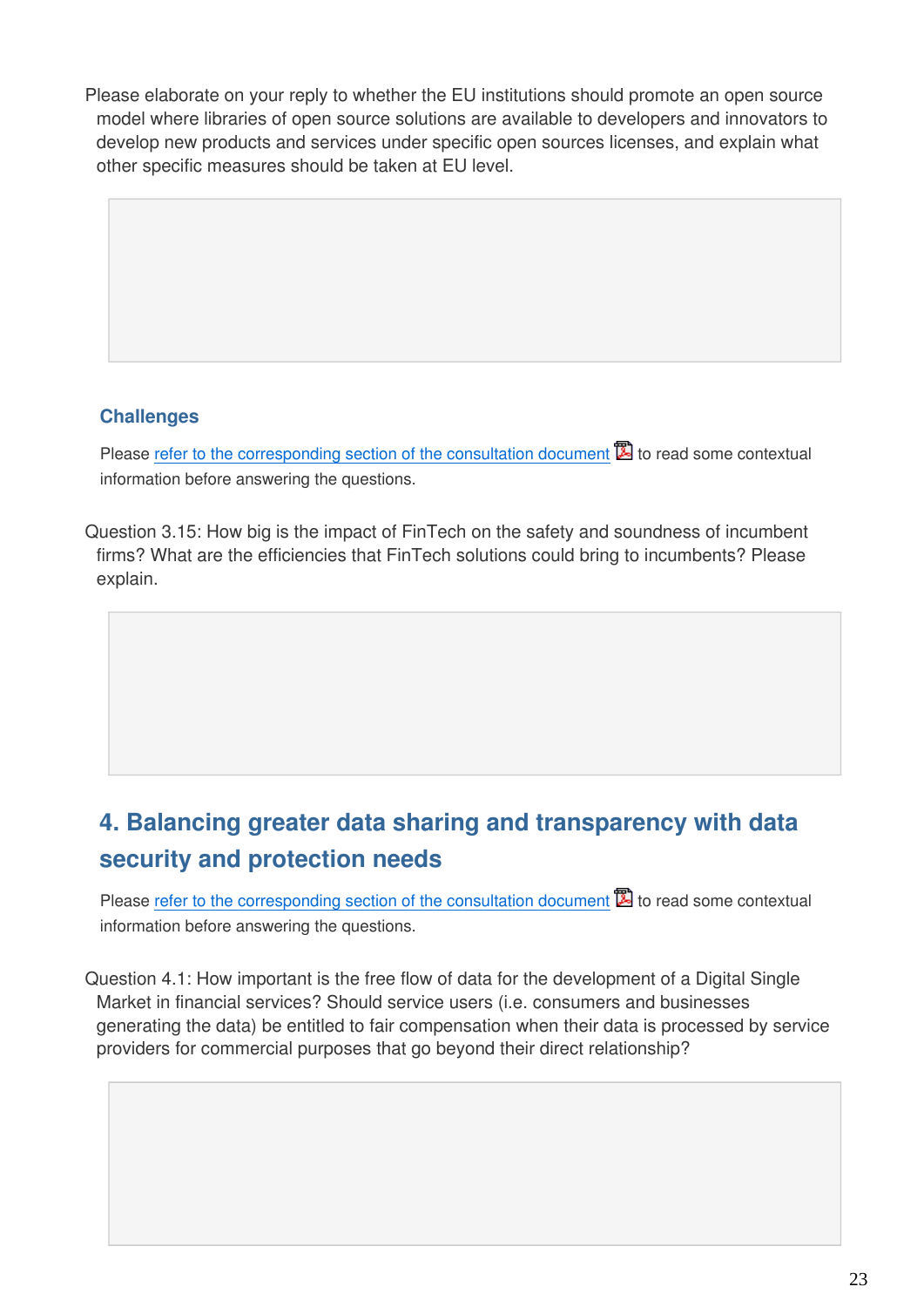#### **Storing and sharing financial information through a reliable tool**

Please [refer to the corresponding section of the consultation document](https://ec.europa.eu/info/sites/info/files/2017-fintech-consultation-document_en.pdf#storing)  $\mathbb{Z}$  to read some contextual information before answering the questions.

Question 4.2: To what extent could DLT solutions provide a reliable tool for financial information storing and sharing? Are there alternative technological solutions?

Question 4.3: Are digital identity frameworks sufficiently developed to be used with DLT or other technological solutions in financial services?

- Yes
- No
- **O** Don't know / no opinion / not relevant

Please elaborate on your reply to whether digital identity frameworks are sufficiently developed to be used with DLT or other technological solutions in financial services.

Question 4.4: What are the challenges for using DLT with regard to personal data protection and how could they be overcome?

#### **The power of big data to lower information barriers for SMEs and other users**

Please [refer to the corresponding section of the consultation document](https://ec.europa.eu/info/sites/info/files/2017-fintech-consultation-document_en.pdf#power)  $\mathbb{Z}$  to read some contextual information before answering the questions.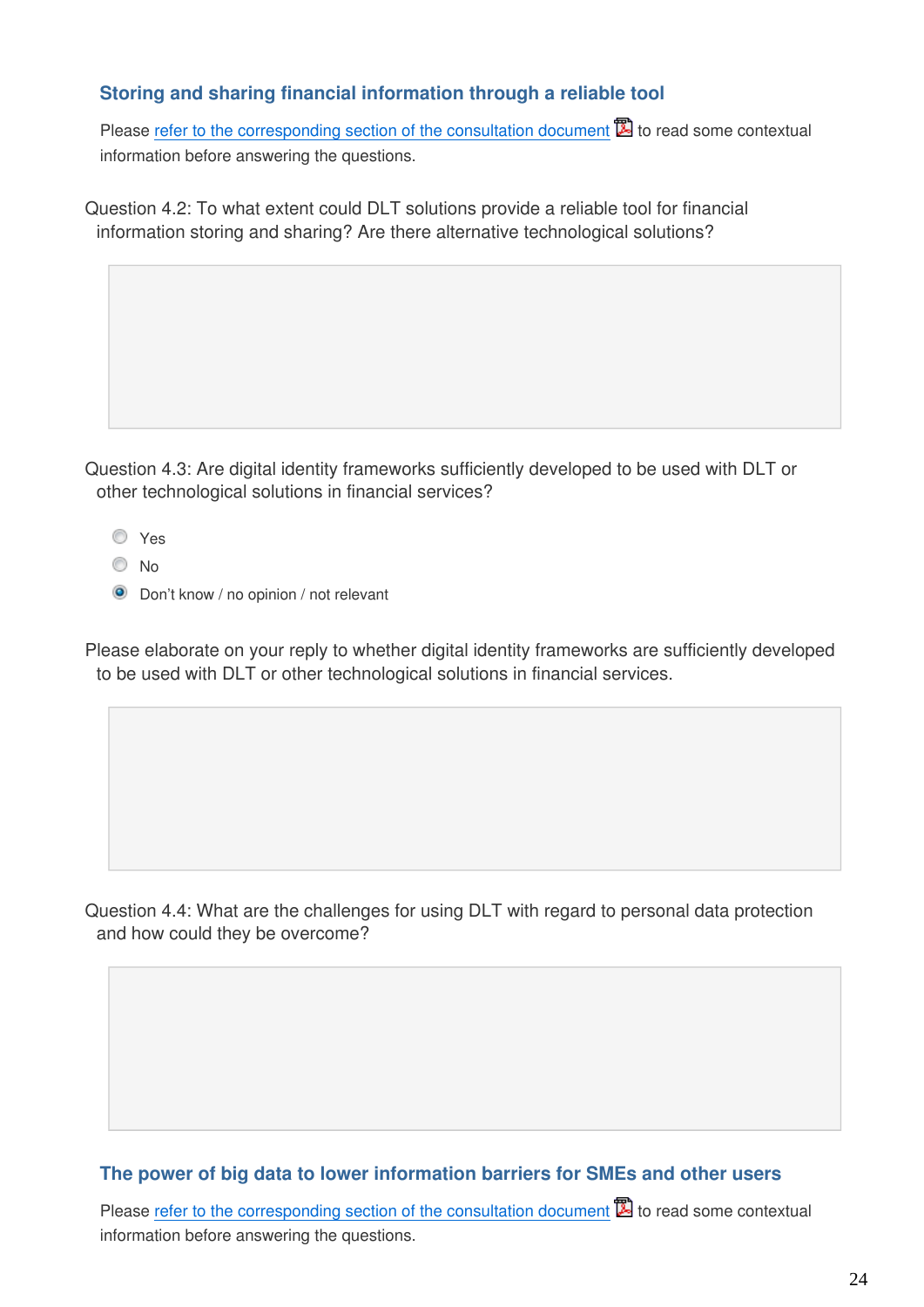Question 4.5: How can information systems and technology-based solutions improve the risk profiling of SMEs (including start-up and scale-up companies) and other users?

Question 4.6: How can counterparties that hold credit and financial data on SMEs and other users be incentivised to share information with alternative funding providers ? What kind of policy action could enable this interaction? What are the risks, if any, for SMEs?

#### **Security**

Please [refer to the corresponding section of the consultation document](https://ec.europa.eu/info/sites/info/files/2017-fintech-consultation-document_en.pdf#security)  $\mathbb{Z}$  to read some contextual information before answering the questions.

Question 4.7: What additional (minimum) cybersecurity requirements for financial service providers and market infrastructures should be included as a complement to the existing requirements (if any)? What kind of proportionality should apply to this regime?

The Fin-FSA does not see the need for additional cybersecurity requirements for financial services at the moment. A lot of work in this area is done by the ESAs and Fin-FSA is taking part in this work. EIOPA is currently looking at the topic of cyber risk in the context of the EU-US insurance project. The EBA has given guidelines and regulatory standards in the field of security. In addition to the work done by the ESAs, the NIS directive has to be taken into account.

Cybersecurity is one of the main focus areas in the SSM and it is taken into account both in supervision and audits. Common ways to operate will also affect the LSI banks.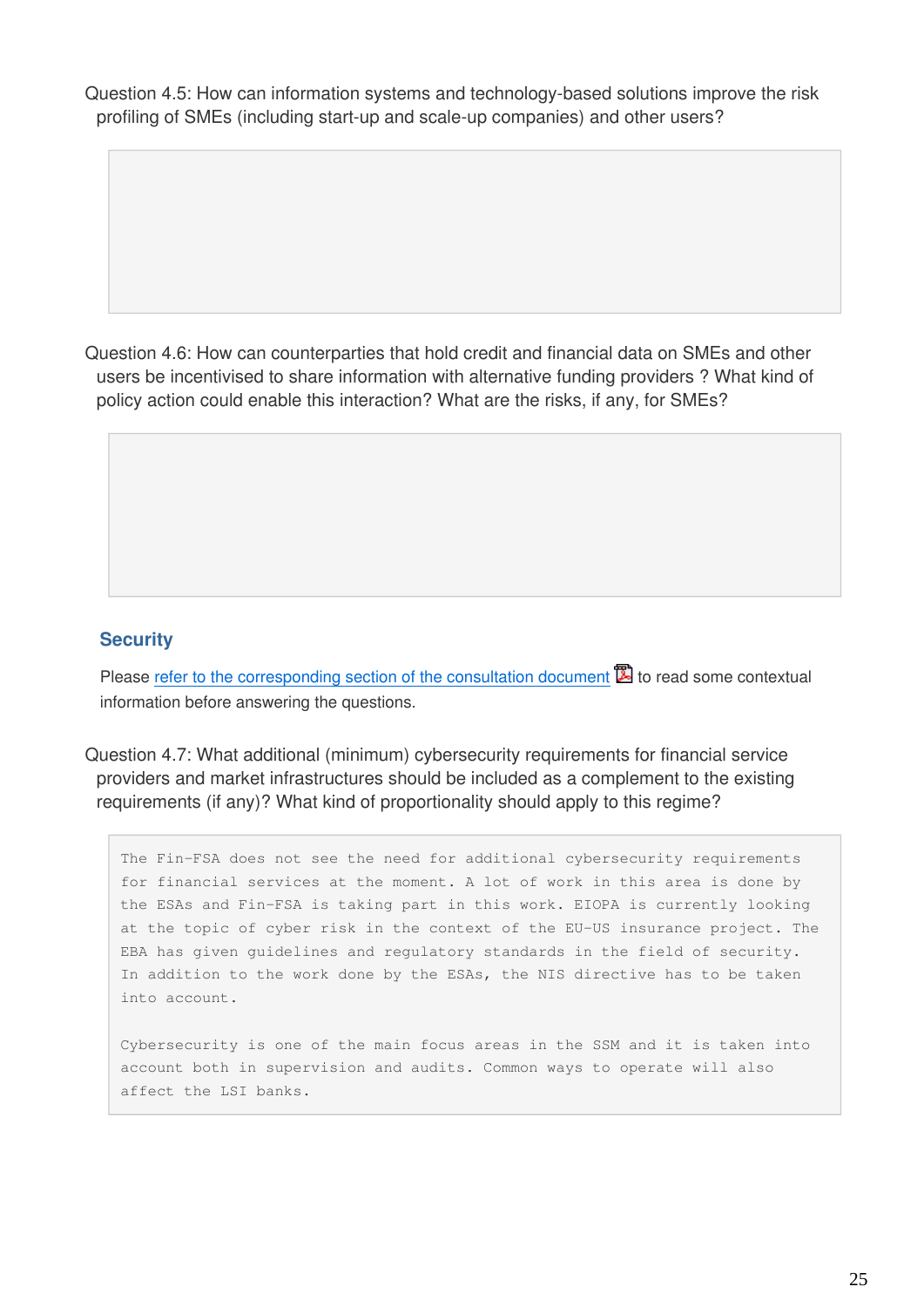Question 4.8: What regulatory barriers or other possible hurdles of different nature impede or prevent cyber threat information sharing among financial services providers and with public authorities? How can they be addressed?

The NIS directive provides a framework for sharing information with public authorities. In addition, there are national arrangements for information sharing that operate on a voluntary basis. The Fin-FSA does not see the need to address this issue by the Commission.

Question 4.9: What cybersecurity penetration and resilience testing in financial services should be implemented? What is the case for coordination at EU level? What specific elements should be addressed (e.g. common minimum requirements, tests, testing scenarios, mutual recognition among regulators across jurisdictions of resilience testing)?

### **Other potential applications of FinTech going forward**

Please [refer to the corresponding section of the consultation document](https://ec.europa.eu/info/sites/info/files/2017-fintech-consultation-document_en.pdf#applications)  $\mathbb{Z}$  to read some contextual information before answering the questions.

Question 4.10.1: What other applications of new technologies to financial services, beyond those above mentioned, can improve access to finance, mitigate information barriers and/or improve quality of information channels and sharing?